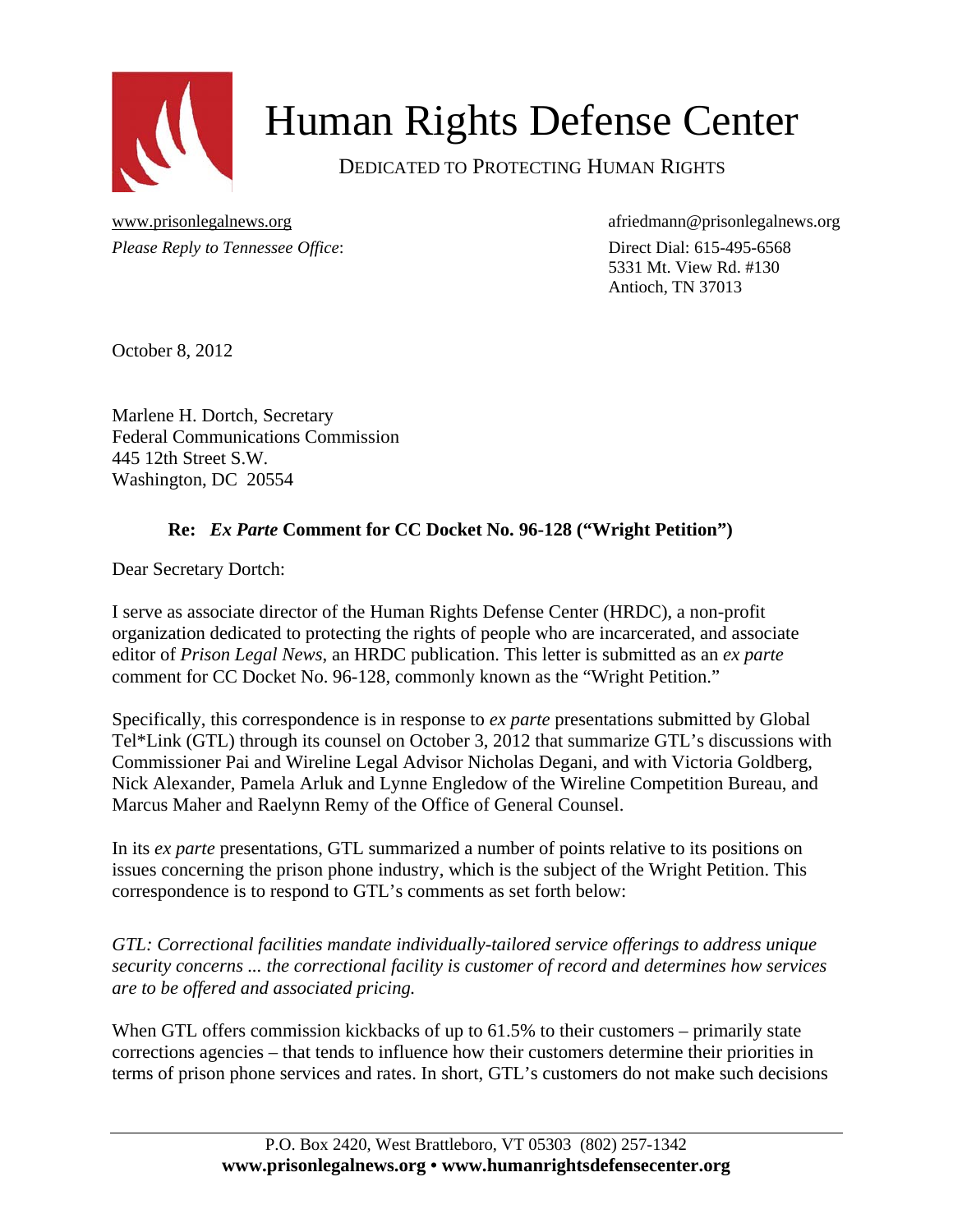in a vacuum, and GTL's business practices, including its provision of commission kickbacks, directly influence the decisions made by its customers. Absent such kickbacks, state officials would not have an incentive to base RFPs or prison phone contracting decisions on the amount of kickback revenue they can obtain rather than the lowest rates for consumers. Moreover, since GTL contracts its services on a monopoly basis the consumer is left with no choice in finding better or cheaper services; it is a captive market. Thus, the prison phone industry is intimately involved in how the prison phone market operates, including the demands of their customers with respect to prison phone services and pricing. As described in a comprehensive *Prison Legal News* cover story on the prison phone industry published in April 2011 (and submitted to the FCC in an *ex parte* comment on April 25, 2011), it is apparent that state officials have issued RFPs and made contract decisions vis-à-vis prison phone services based on the amount of commission kickbacks offered by companies such as GTL.

#### *GTL: Inmate calling requires specialized billing and collection to address security concerns.*

GTL and other prison phone service providers frequently cite the high cost of security measures for prison phone systems as justification for the high phone rates charged to prisoners and their families (i.e., the rates are high because security measures are expensive). In fact, prison phone companies can provide very low rates while still including such "costly" security measures. For example, in New York, which has banned kickbacks, the phone rates are low (\$.048/minute for local, intrastate and interstate calls), even though the security measures required in prison phone systems are still included.

In a June 16, 2011 *ex parte* comment filed with the FCC, we noted that the Michigan Department of Corrections (MDOC) had entered into a phone service contract with Public Communications Services, Inc. (PCS), which is owned by GTL. The prison phone rates in Michigan were initially \$.0393/minute for collect calls and \$.0343/minute for debit calls regardless of whether the calls were local, intrastate or interstate. The MDOC later added optional features to its prison phone system that increased the rates to \$.18 to \$.23 per minute. Again, PCS / GTL is able to provide phone services to the MDOC with all required security measures, while charging such relatively low rates. Even in Texas, which permits kickbacks, prison phone rates are fairly low at \$.234 to \$.43 per minute with all required security measures included.

This is evidence that GTL and other prison phone companies can in fact provide prison phone service at reasonable rates inclusive of necessary security measures to address security concerns. With respect to "operator-assisted" calls, which GTL apparently contends are more expensive, while such calls may be "considered" operator-assisted, that is a fiction as the calls are in fact completely automated and no operator is involved despite the nomenclature used.

#### *GTL: Inmate calling services are payphone services not presubscribed long distance services.*

When arguing that the "payphone" services available to prisoners are not equivalent to phone services outside of prison, that is correct – because the monopolistic contracts between state officials and prison phone companies preclude any other choice by consumers (e.g., prisoners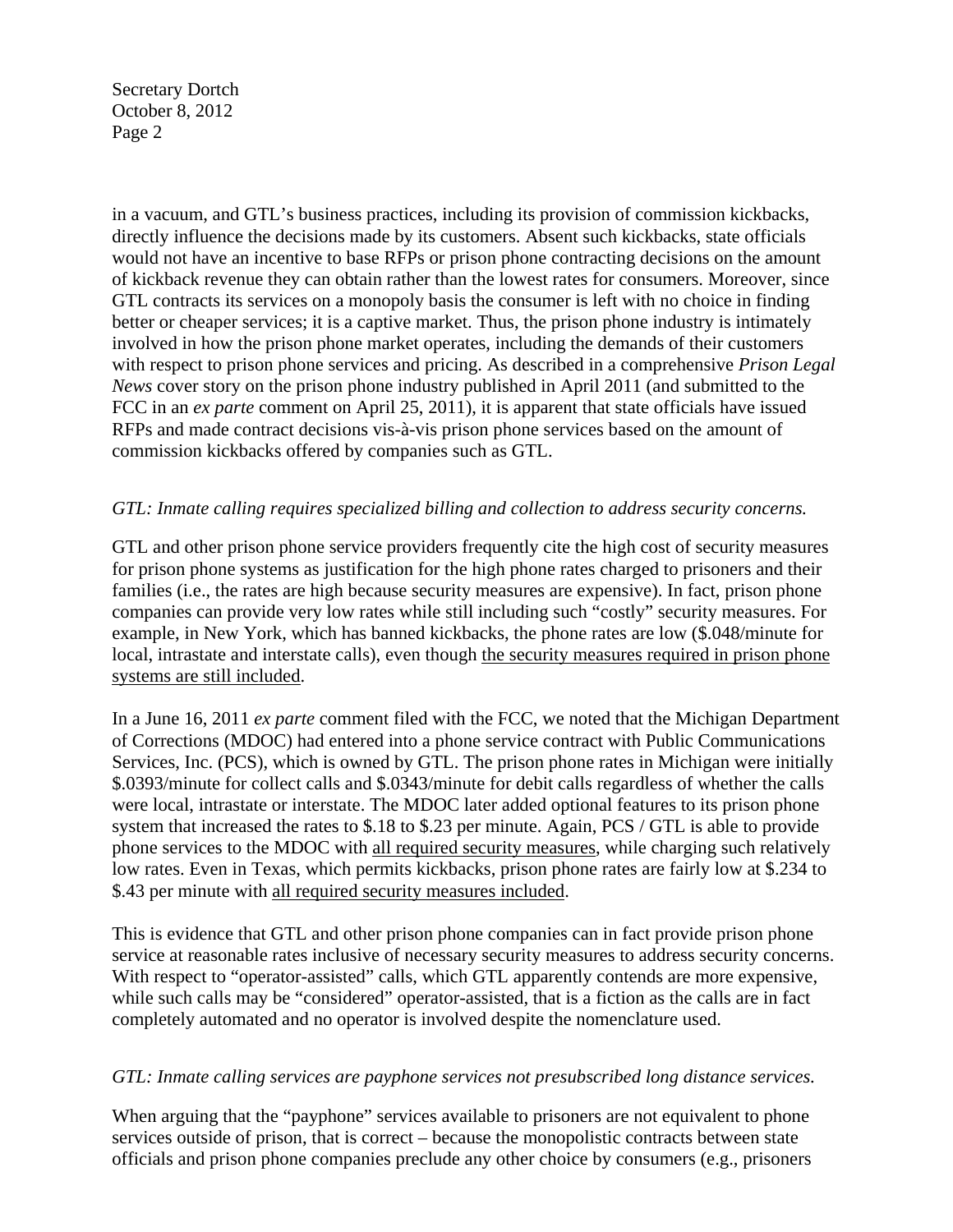and their family members). It is counterintuitive for GTL to argue that prison "payphone" services are special and different, when prisoners and their families have no other choice but to use those services, which are exclusively provided by GTL and other prison phone companies on a monopoly contract basis. If there were actual competition in the industry then prison phone services may be more comparable to phone services outside of the prison context, unlike the captive market that currently exists. Prison phone companies such as GTL have in fact created the very market which they claim is special and different from outside phone services, then cite that self-created difference as justification for a hands-off approach by the FCC.

#### *GTL: Inmate calling rates are based on different pricing rationales than rates for other payphone services.*

GTL is correct. Prison phone rates are based on a pricing rationale that maximizes revenue for both the phone companies and the government agencies they contract with through the payment of commission kickbacks, to the detriment of the consumer. While that is certainly "different," it is certainly not "better" from the perspective of the consumer. Note that commission kickbacks constitute revenue over and above the cost of providing phone services and profit for prison phone companies, as the commission money comes off the top of revenue generated from prison phone calls. If the kickbacks were eliminated, prison phone companies could provide the same service and generate the same profit as they do now, while charging lower rates as a result of not having to pay commission kickbacks to the contracting government agency. In no other market does the commission kickback arrangement exist – nor does it need to exist in the prison phone market, as demonstrated by the 8 states that do not accept commissions.

#### *GTL: The FCC has appropriately rejected previous calls for federal intervention in inmate calling rates.*

The FCC needs to act now precisely because it has not acted in the past, in order to ensure competition in the prison phone industry and assure reasonable rates for consumers who accept phone calls from prisoners. Since the time that the FCC previously rejected calls for federal intervention, a large body of data and evidence has emerged regarding the nature of the prison phone industry and its negative impact on consumers; for example, the April 2011 *Prison Legal News* cover story previously submitted to the FCC as an *ex parte* comment on April 25, 2011, and "The Price to Call Home: State-Sanctioned Monopolization in the Prison Phone Industry," a report issued by the Prison Policy Initiative in September 2012.

Additionally, the prison phone issue has received a great deal of public attention in recent years, with a consensus that remedial action, including by the FCC, is necessary to address excessively high prison phone rates. See the attached articles for recent examples of media coverage of this issue. Such public attention, research and statistical data concerning the prison phone industry is an impetus for the FCC to take action where it previously has not done so.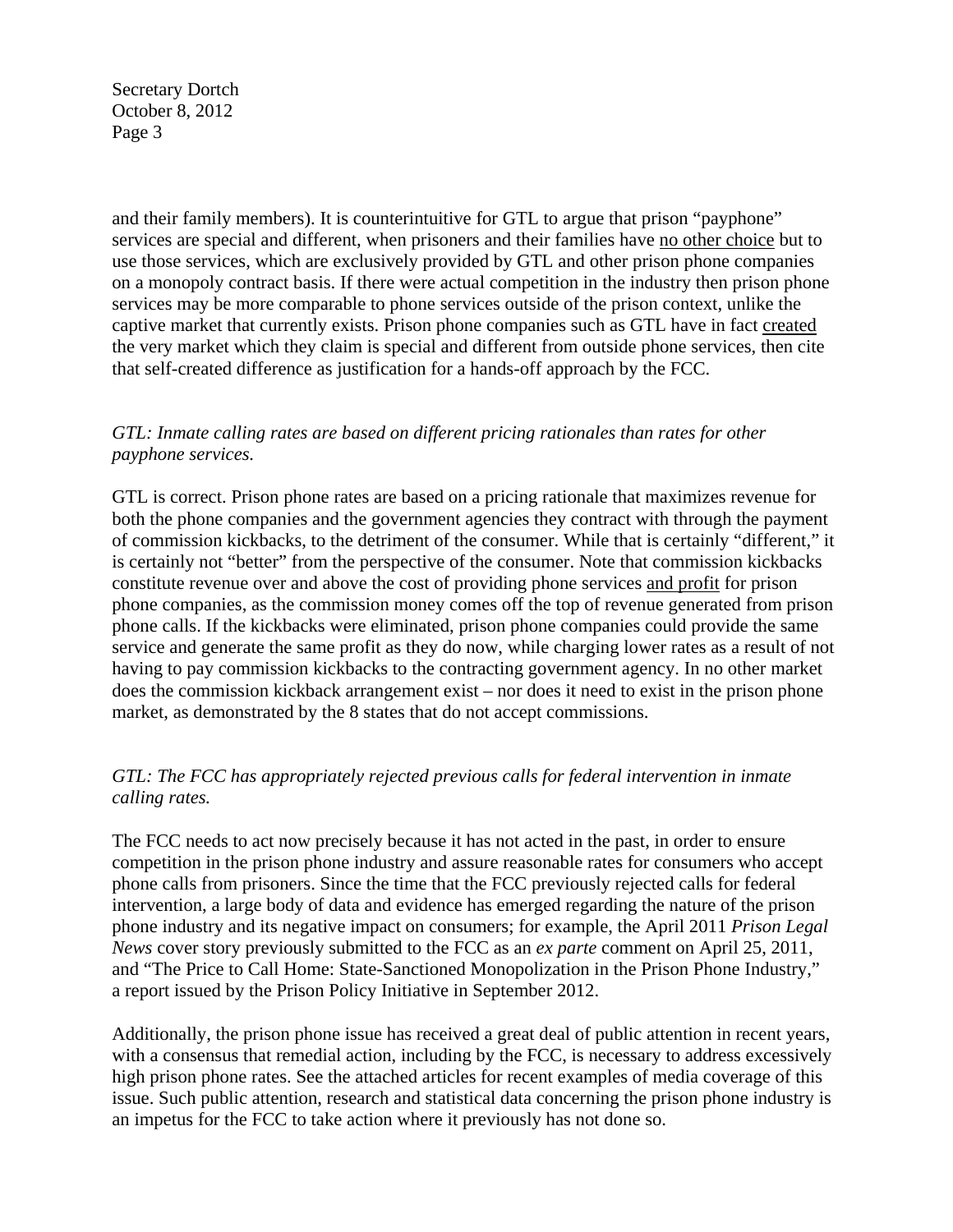#### *GTL: Regulation of inmate calling rates poses jurisdictional considerations.*

GTL is correct in noting that the FCC does not have jurisdiction over local and intrastate phone services or rates. But the FCC does have jurisdiction over interstate prison phone rates, and those are the rates it can and should regulate – particularly because interstate rates tend to be the most expensive, often costing prisoners and their families over \$1.00 per minute. Since the FCC has jurisdiction over interstate rates it should exercise that jurisdiction, as that is its responsibility and mandate, on behalf of millions of affected consumers who receive prison phone calls.

#### *GTL: Reducing inmate calling rates would not eliminate problems with contraband cell phones.*

This argument is a herring with a decidedly reddish hue. Prison phone rates should be reduced because they are unfair, exploitive and based on a monopolistic model, and because prison phone contracts are often granted based on the largest commission kickback, not the lowest cost to the consumer. The argument for reducing prison phone rates is separate and distinct from any impact lower rates may or may not have on contraband cell phones. Lowering prison phone rates is a matter of economic justice and fairness for consumers, not an argument for or against reducing the number of contraband cell phones in prisons, though that may be an added benefit.

#### *GTL: The primary driver for reducing recidivism is prisoner access to programs.*

While rehabilitative programs for prisoners certainly help to reduce recidivism rates, numerous studies also indicate that maintaining family contact while incarcerated has a strong correlation with prisoners' post-release success – and thus decreased recidivism. This includes contact with family members via phone calls, which often are the primary means of communication between prisoners and their families. Many prisoners are housed far from their homes, and their families cannot visit often due to distance and cost; other prisoners are illiterate or functionally illiterate, thus letter-writing is not practical (see our *ex parte* comment submitted to the FCC on May 18, 2007). While access to rehabilitative programs is a positive factor in reducing recidivism, it is hard to judge precisely what causes reductions in reoffending – and family contact, including through phone calls, is a contributing factor. This is an argument for providing rehabilitative programs and reducing the cost of prison phone calls, as the two are not mutually exclusive.

#### *GTL: Correctional facilities have recognized the significant benefit of commission payments to inmates, victims, and the public at large.*

This begs the question of why prisoners' families should have to pay for programs and services that benefit "the public at large." By far, it is prisoners' family members who pay for prison phone calls, either by accepting collect calls or funding prisoners' debit or pre-paid accounts. Thus, most of the commission kickback money comes from prisoners' families. It is unfair to require those families to pay for programs and services that benefit all members of the public;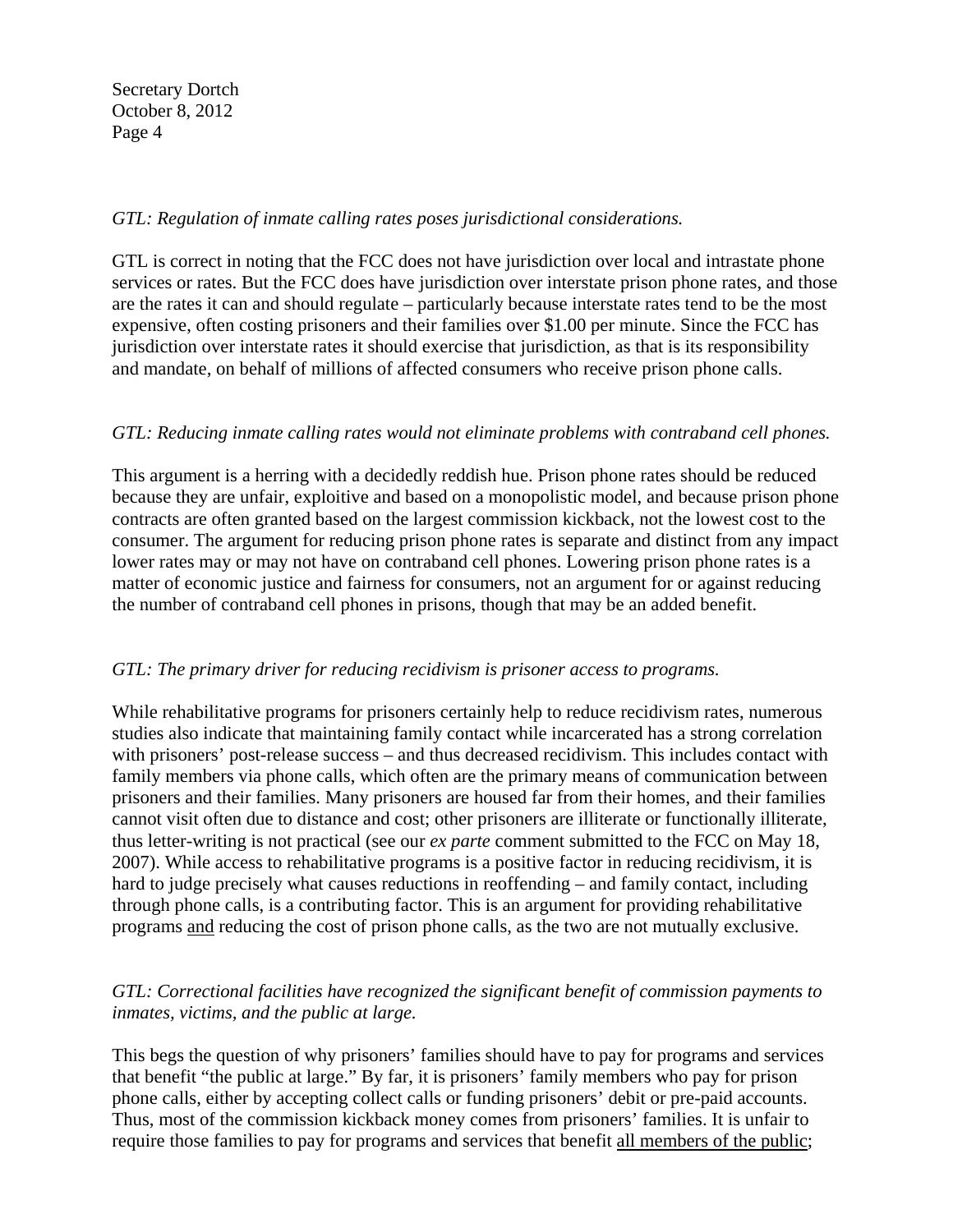such programs and services should be funded through general revenue funds. If the programs and services currently funded by prison phone commissions are useful and beneficial, then state and local officials will continue to fund them even absent kickback revenue. For example, the Virginia Department of Corrections uses prison phone commission money to fund the Victim Information Network (VINES). Without such revenue, the Virginia DOC would find other revenue sources to keep VINES running if it wants to continue that program. It is improper to argue that programs and services funded by prison phone kickbacks benefit everyone, but then require only prisoners' families to pay for such programs through inflated phone rates – which amounts to a regressive tax exclusively applied to consumers who receive prison phone calls.

One last point that is conspicuously absent from GTL's *ex parte* presentations is the abuse and corruption in the prison phone industry, which has led to fines, refunds to consumers and even criminal charges, as detailed in our *ex parte* comments submitted to the FCC on September 22, 2008 and April 19, 2007. GTL has been guilty of overcharging consumers in the past, as have other prison phone service providers, and such abuses argue in favor of greater government regulation, including by the FCC, to ensure adequate protection of consumers.

In conclusion, the Human Rights Defense Center urges the FCC to act on the Wright Petition pursuant to the authority granted under 47 U.S.C. § 201(b), by establishing reasonable benchmark rates and by taking other appropriate actions to protect consumers against price-gouging and monopolistic practices by prison phone service providers, including GTL.

Such action by the FCC is necessary because free market forces have failed to ensure reasonable, competitive phone rates for the captive market that consists of prisoners and their families, to the detriment of both consumers who receive prison phone calls and the public at large.

Thank you for your time and attention in this important matter;

Sincerely,  $\mathcal{L}$ 

Alex Friedmann Associate Director, HRDC

**Attachments**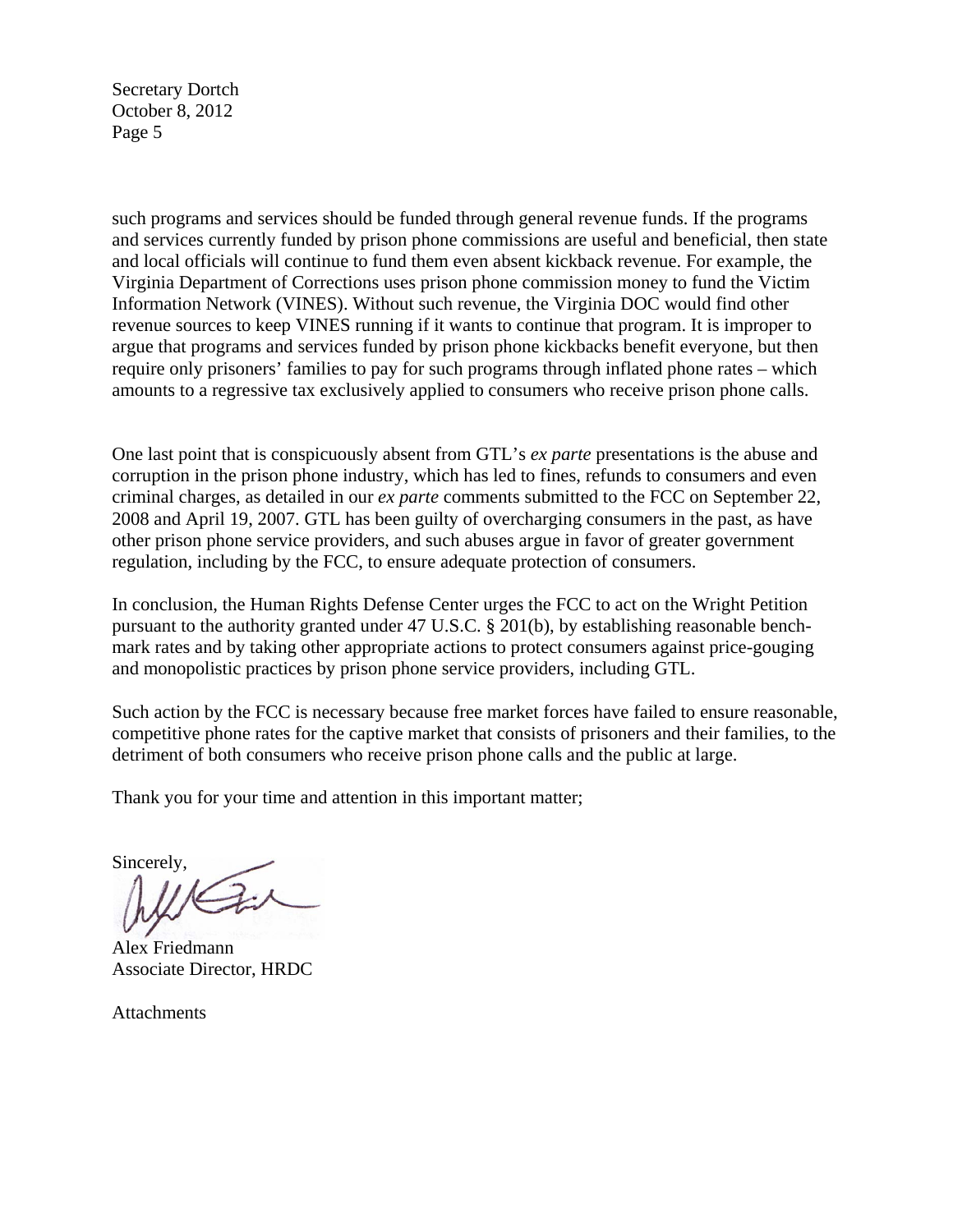# **ATTACHMENTS**

 **Articles on prison phone-related issues, May 2012 – October 2012**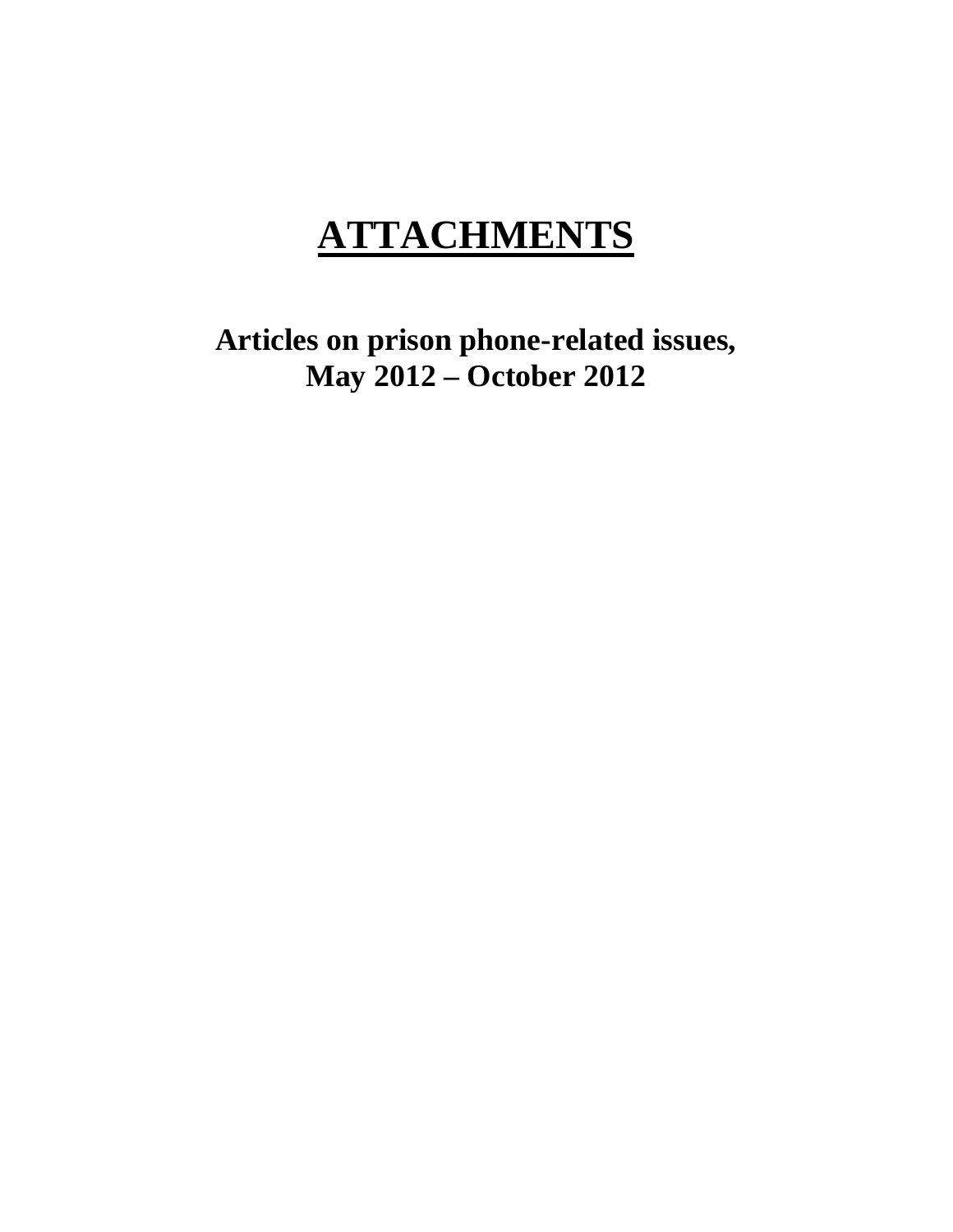New York Times

September 23, 2012

# **Costly Phone Calls for Inmates**

Members of Congress and civil rights groups are pushing the Federal Communications Commission to rein in telephone companies that, in many states, charge inmates spectacularly high rates that can force their families to choose between keeping in touch with a relative behind bars and, in some cases, putting food on the table.

The time is long past for the F.C.C. — which has been weighing this issue for nearly a decade to break up what amount to monopolies and ensure that prisoners across the country have access to reasonably priced interstate telephone service.

The calls are expensive because they are placed through independent telephone companies that pay the state a "commission" — essentially a legalized kickback — that ranges from 15 percent to 60 percent either as a portion of revenue, a fixed upfront fee or a combination of both. According to a new [report by the Prison Policy Initiative](http://www.prisonpolicy.org/phones/report.html), a research group based in Massachusetts, depending on the size of the kickback, a 15-minute call can cost the family as little as \$2.36 or as much as \$17.

Prison officials and phone companies that defend the system of commissions say that extra charges are necessary to pay for the security screening required when inmates make calls. But this presents no problem in New York State, which banned the kickbacks several years ago and required its prison telephone vendor to provide service at the lowest possible cost to the inmates and their families.

Service is similarly inexpensive and easily managed in federal prisons, which use a computercontrolled system that allows inmates to place monitored calls to a limited group of preregistered telephone numbers. The federal system, though affordable, also makes a profit.

Overcharging inmates is not just unfair but also counterproductive, because it discourages inmates from keeping in touch with a world where they will be expected to fit in. As Representative Henry Waxman, Democrat of California, and Representative Bobby Rush, Democrat of Illinois, [noted in a recent letter](http://democrats.energycommerce.house.gov/sites/default/files/documents/Genachowski.PrisonPhones.2012.9.12.pdf) to the F.C.C., the agency has danced around this issue for far too long.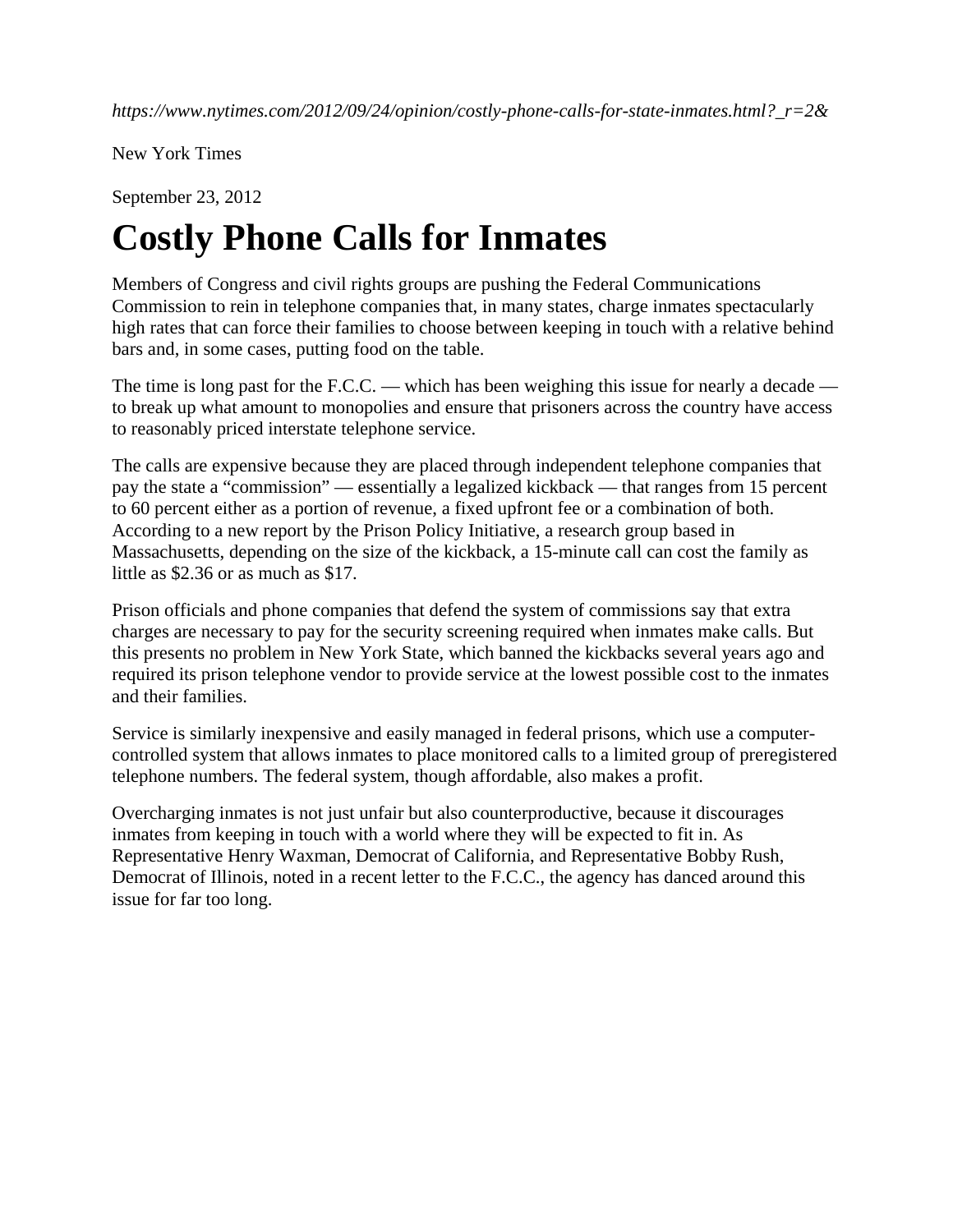*http://www.bloomberg.com/news/2012-10-04/prison-phones-prove-captive-market-for-privateequity.html* 

# **Prison Phones Prove Captive Market for Private Equity**

*By Todd Shields - Oct 3, 2012 11:00 PM CT* 

U.S. prisoners pay as much as \$17 for a 15-minute call with their families in a jailhouse phone market dominated by two private equity-backed companies, and that cost now is drawing scrutiny from regulators.

Global Tel\*Link Corp., Securus Technologies Inc. and smaller competitors in the \$1.2 billion inmate-phone industry bid for exclusive contracts to provide telephone service, agreeing to pay as much as [two-thirds](http://apps.fcc.gov/ecfs/document/view?id=7021983331) of calling charges to government or private prison operators. Those commissions can drive fees to levels that make it difficult for prisoners to maintain contact with spouses, children and parents.

"Hello, does anybody hear me out there?" David Wrobleski, serving a life sentence in a Michigan prison, wrote July 15 to U.S. Federal Communications Commission Chairman [Julius](http://topics.bloomberg.com/julius-genachowski/)  [Genachowski](http://topics.bloomberg.com/julius-genachowski/). "Over the years, I have lost most of my contact with my family and friends due to the increased cost of a telephone call from the prison setting. I come from a very poor family."

In an online question-and-answer exchange last month, Genachowski, a Democrat, [called](https://twitter.com/FCC/status/245582936458555392) prison phone rates a "serious issue for families, communities, security" and said the FCC is "preparing next steps." He didn't provide details.

A collection of civil rights, religious groups and members of Congress is pressing the FCC to act on a petition filed in 2003 by prisoners and family members to cut "exorbitant" rates. Representatives from the Leadership Conference on Civil and Human Rights, the United Church of Christ, the National Urban League and other organizations [met with](http://apps.fcc.gov/ecfs/document/view?id=7022009553) Genachowski in September and asked for a clear date for action.

## *Singapore Cheaper*

"It is cheaper to call [Singapore](http://topics.bloomberg.com/singapore/) at 12 cents a minute from a cell phone than it would be to speak to someone in prison in this country," a group of 30 organizations and individuals said in a May 18 filing asking the FCC to cap interstate rates. The current system, they said, provides "every incentive to choose bids that maximize fees."

Global Tel\*Link, based in Mobile, [Alabama,](http://topics.bloomberg.com/alabama/) has about 50 percent of the correctional phone services market, followed by Securus with almost 30 percent, according to Standard & Poor's.

Global Tel\*Link directed questions to its owner, American Securities LLC, a Park Avenue private equity firm. Caroline Harris, a spokeswoman for American Securities, declined to comment. So did Michael Millican, a spokesman for New York-based Castle Harlan Inc., which owns Securus.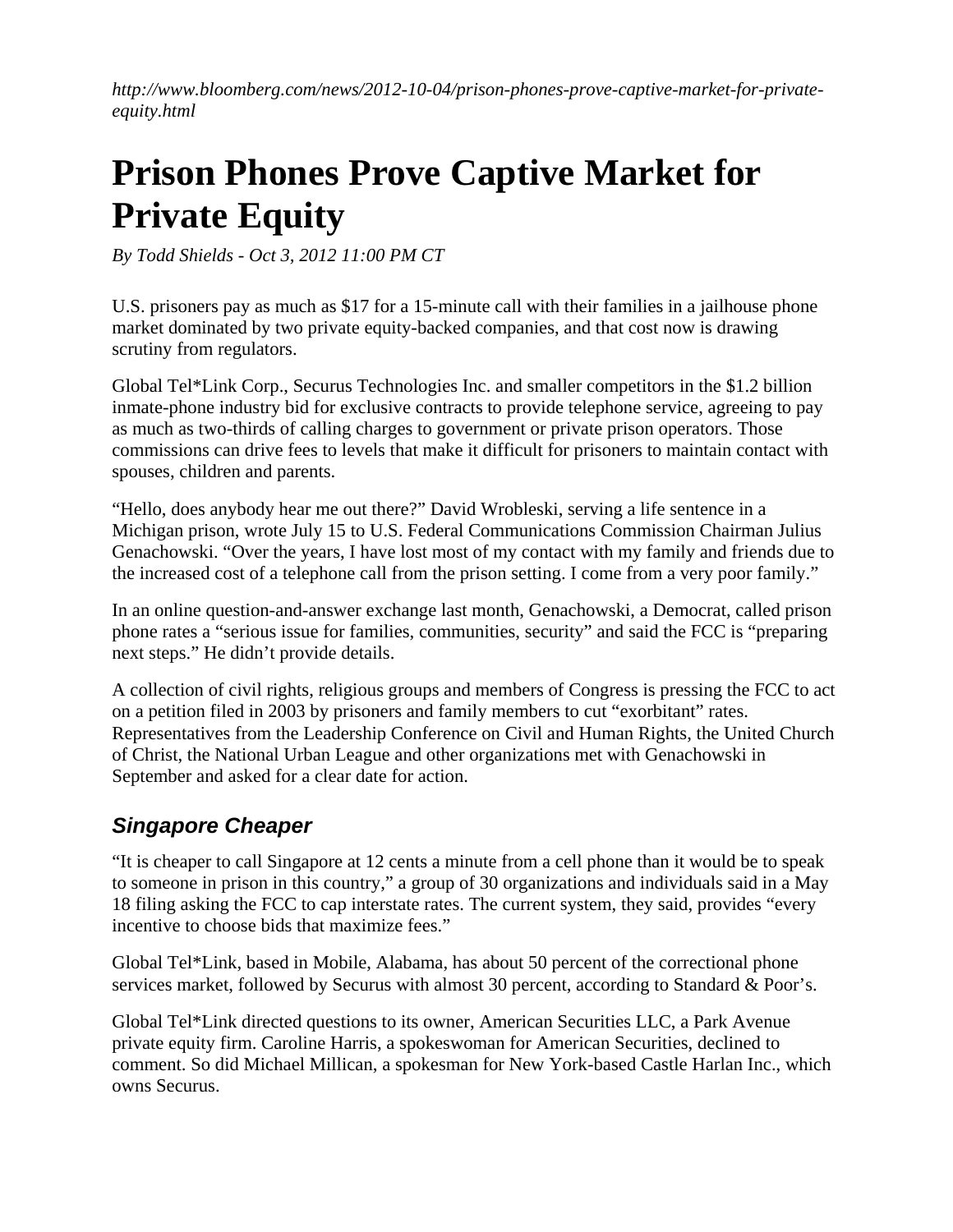## *Commission Criticism*

Prison phone charges vary by location. A 15-minute call through Global Tel\*Link costs \$2.36 in [Massachusetts](http://topics.bloomberg.com/massachusetts/) and more than \$17 in [Georgia,](http://topics.bloomberg.com/georgia/) according to a [study](http://www.prisonpolicy.org/phones/report.html#_ftn13) released Sept. 11 by the Prison Policy Initiative, an advocacy group in Easthampton, Massachusetts. In New York, where commissions aren't allowed, Global Tel\*Link charges about 5 cents a minute, according to the study.

The commissions phone companies pay to prison operators "are the product of a public policy decision made by correctional authorities, and in some cases state legislatures," which may use their share of phone fees to fund prison operations and inmate welfare funds, Dallas-based Securus said in a filing with the FCC.

Prison calls cost more than residential telephone service for reasons that include security requirements and bad debts, according to Securus, which said in a [filing](http://apps.fcc.gov/ecfs/document/view?id=7021982266) that it has about 1,400 contracts in 46 states.

## *Extra Security*

Prison calling services include security capabilities such as preventing call-forwarding and conference calls, and caller identification based on voice analysis, Global Tel\*Link said in an Oct. 3 filing at the FCC. Chief Executive Officer Brian Oliver discussed inmate calling in a meeting with Commissioner Ajit Pai, a member of the agency's Republican minority, according to the filing.

Prisoners make collect calls or set up prepaid accounts funded by relatives or by their earnings from prison jobs that pay cents per hour. Service providers may collect per-call fees in addition to time-based charges, according to the Prison Policy Initiative.

Forty-two states got commissions from phone companies in 2008, averaging 42 percent of the charges and reaching as much as 66 percent, according to a July filing by groups asking the FCC to set a benchmark rate of 20 cents or 25 cents a minute.

Until recently, charges from Global Tel\*Link ran about \$100 a month for Tom and Dora Pickles, 79-year-old retirees in Wake Forest, North Carolina. Their son, Scott, is serving a life sentence in [Connecticut](http://topics.bloomberg.com/connecticut/) after killing his wife and two children.

"We have counted that as an expense that was just there -- we didn't care what it was, were going to live with it, and pay it," Dora Pickles said in a telephone interview.

## *Reducing Recidivism*

After Connecticut rebid the contract and switched providers this year to Securus, charges dropped to less than \$4 from about \$13 for 15 minutes, the longest call allowed, Tom Pickles said.

"It certainly was a big break when it changed," he said. "And by the way, that's the quickest 15 minutes of the week."

Connecticut reduced long-distance calling rates for most of its 16,000 inmates in 15 institutions, Brian Garnett, a spokesman for the Connecticut Department of Correction, said in an interview. "We are very cognizant of the strain that phone rates can place on family support of an inmate," he said.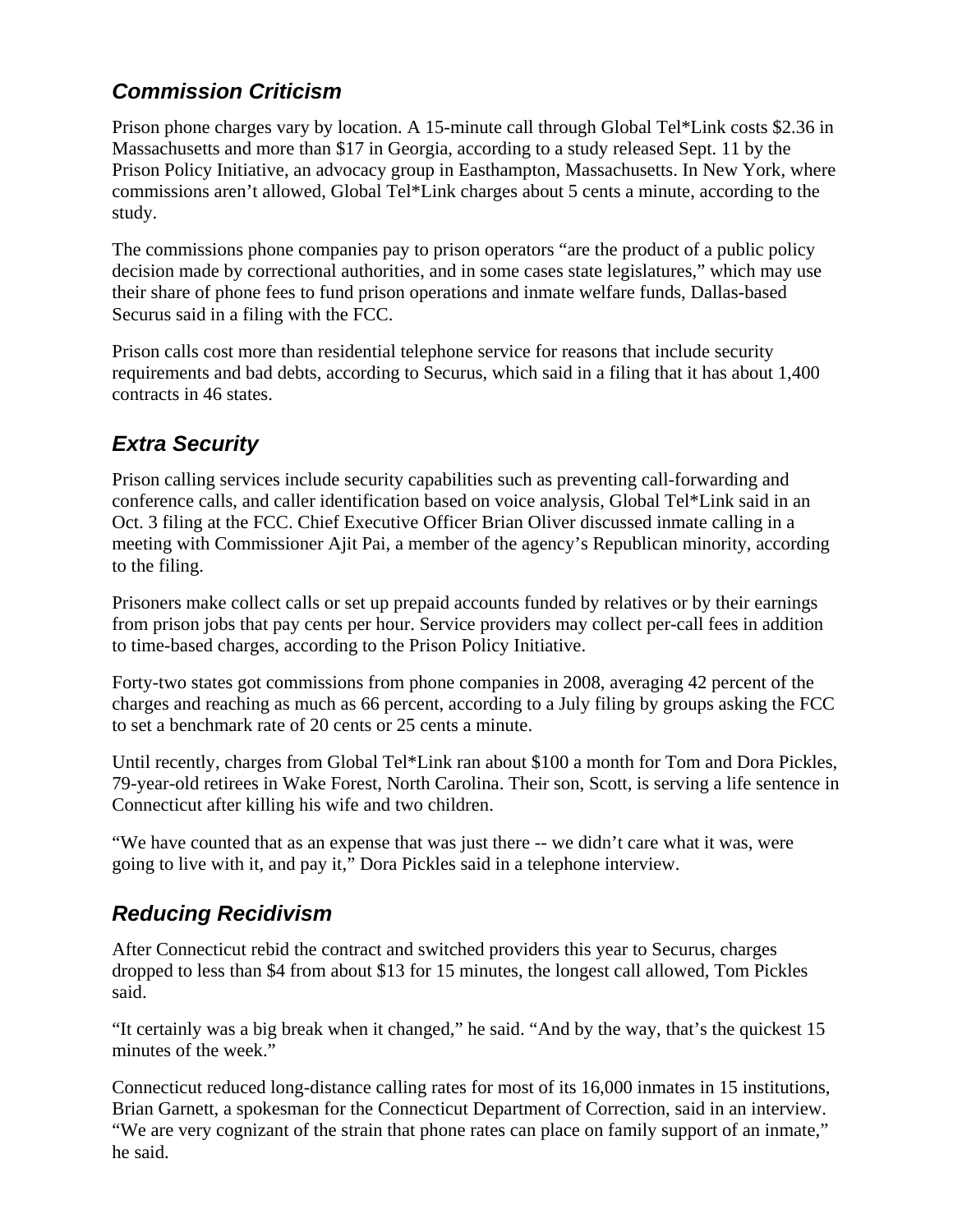Keeping prisoners in contact with family reduces repeat incarcerations, [Nancy La Vigne,](http://www.urban.org/publications/901287.html) director of the Justice Policy Center at the Urban Institute in [Washington,](http://topics.bloomberg.com/washington/) [told](http://oversight.house.gov/hearing/housing-d-c-code-felons-far-away-from-home-effects-on-crime-recidivism-and-reentry/) Congress in a May 2010 hearing. Contact while in prison reinforces ties between fathers and children, giving prisoners a greater stake in good behavior, La Vigne said.

## *Private Equity*

Global Tel\*Link was bought in December by its management and American Securities, a private-equity firm with [investments that include](http://www.american-securities.com/Investments/Current) Oreck Corp., a vacuum-cleaner maker, and the Potbelly Sandwich Works restaurant chain. Terms weren't disclosed for the acquisition from Veritas Capital and GS Direct LLC, the [Goldman Sachs Group Inc. \(GS\)](http://www.bloomberg.com/quote/GS:US) investing unit.

Castle Harlan acquired Securus from HIG Capital LLC in May 2011 for \$450 million, according to a [video](http://www.castleharlan.com/2012-annual-meeting-video-highlights.html) posted on Castle Harlan's website. Securus was headed toward \$80 million of earnings before interest, taxes, depreciation and amortization in 2012, up from \$62 million at the time of the purchase, William Pruellage, co-president of Castle Harlan, said on the video.

Corrections Corp. of America, the largest private prison operator, said in a regulatory filing that an FCC decision to bar commissions would have a material adverse effect on its results. The company gets commission revenue "in some instances," though not all, Steve Owen, a spokesman for the Nashville, Tennessee-based company, said in an interview.

## *Call Monitoring*

Eight states, including New Mexico, have banned prison phone commissions and as a result the cost of calls in those states has dropped, the New Mexico Public Regulation Commission, which oversees phone services, said in a resolution adopted Sept. 25.

The [National Sheriff's Association](http://www.sheriffs.org/) told the FCC in a 2008 filing that capping rates for interstate calls would "seriously hamper the ability of sheriffs to effectively manage our nation's jails." Inmate charges help cover the cost of monitoring calls, [Fred Wilson](http://topics.bloomberg.com/fred-wilson/), a spokesman for the Alexandria, Virginia-based group, said in an interview.

If commissions are cut, localities could face a choice on whether to have taxpayers make up the difference, Wilson said. "Is that still going to get picked up, or is that program going to go away?" he said.

Money from commissions goes toward programs such as recreational and library supplies in Massachusetts, maintenance of county jails in [Arkansas,](http://topics.bloomberg.com/arkansas/) and a victim compensation fund in [Texas,](http://topics.bloomberg.com/texas/) Global Tel\*Link said in its Oct. 3 filing.

## *'National Priority'*

Mignon Clyburn, a Democrat on the five-member FCC, supports limiting fees. "Connecting husbands to wives, parents to children, and grandparents to grandchildren should be a national priority," she said in a statement.

Democratic Representatives Bobby Rush of [Illinois](http://topics.bloomberg.com/illinois/) and Henry Waxman of [California](http://topics.bloomberg.com/california/) urged the FCC Sept. 12 to act "as soon as possible" on the petition from 2003.

"It shouldn't take the FCC one more decade to ensure that prison phone services are priced in line with their true costs and made more affordable," Rush said in an e-mailed release.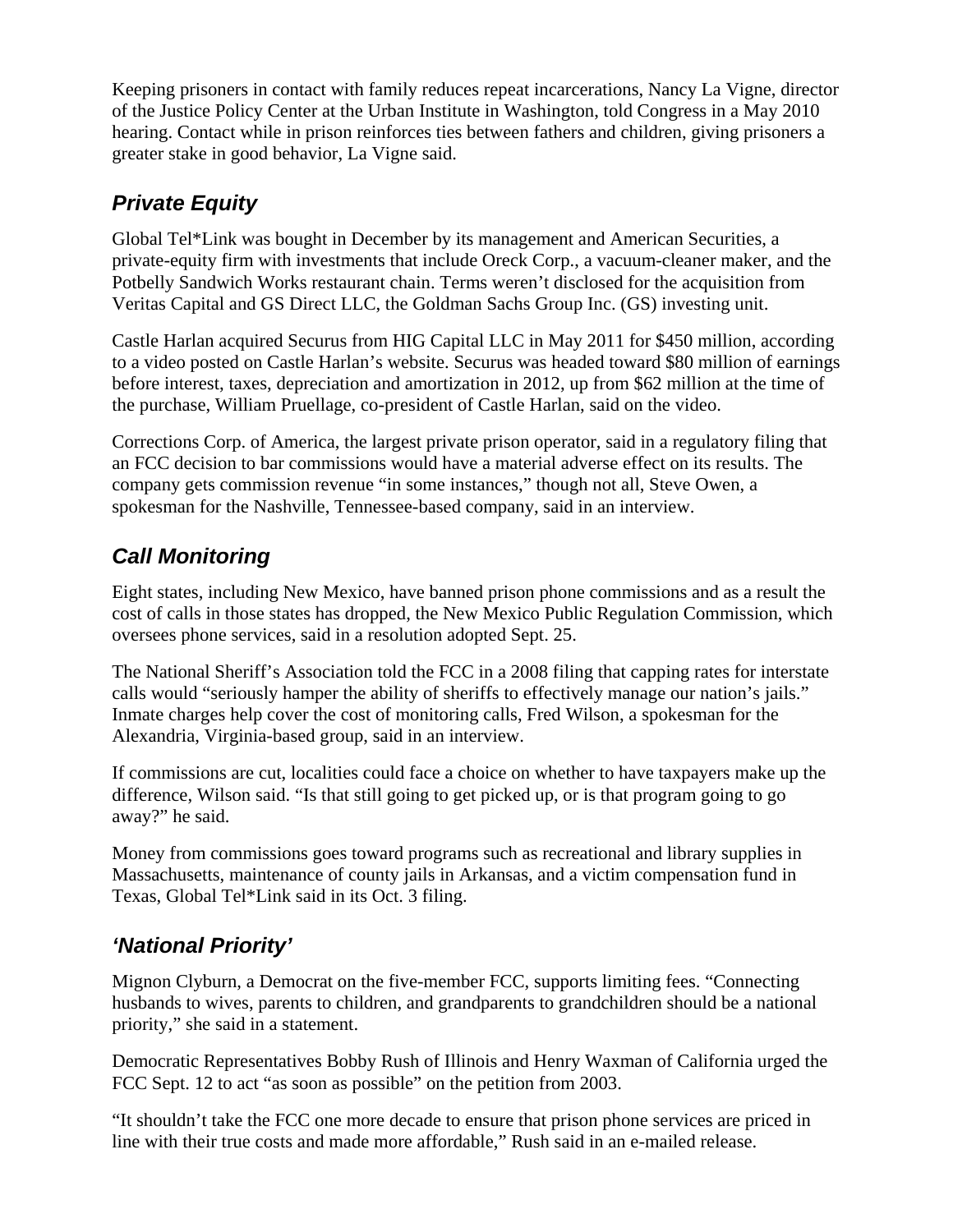*http://www.politico.com/news/stories/0912/81617.html#ixzz27nXKNqWt* 

### **FCC could cut inmates' phone rates**

#### By [BROOKS BOLIEK](http://www.politico.com/reporters/BrooksBoliek.html) | 9/24/12 5:23 PM EDT

It might cost less for federal prisoners to call grandma, if a government panel makes calls cheaper for inmates.

FCC Chairman Julius Genachowski is under pressure to enact a new rule that would lower the price of prison calls — which can start at \$3 to \$4 just to connect and 89 cents a minute after that.

"It is my hope that soon the chairman will propose a rulemaking for a vote by the full commission that will lead to lower interstate long-distance rates for incarcerated individuals and their families," Democratic Commissioner Mignon Clyburn said in a release Monday.

Clyburn said families could spend \$34 over and above their basic monthly phone rate to speak twice a month for a total of 30 minutes.

The push started when Martha Wright filed a petition at the FCC in 2003 after her grandson, Ulandis Forte, was sent to prison. Wright, who is in her eighties, had difficulty visiting her grandson as he was moved from prison, and since she is blind, writing a letter wasn't an option.

Clyburn attended a screening of the film "Middle of Nowhere," which chronicles the story of characters Ruby Sexton and her husband, Derek, after he is sentenced to eight years in a California prison. The Ava DuVernay-written and -directed movie won the 2012 Sundance Film Festival Award for Directing.

Wright, Forte and another petitioner, Jackie Lucas, a former prisoner, were among the audience for the movie's screening.

"For me as a commissioner and as an official, it just reminded me of our mission," Clyburn told POLITICO. "Mrs. Wright was there, and so was her grandson, and after the engagement tears were rolling down her face."

Clyburn dismissed the notion that the nation should turn their backs on the incarcerated just because they are in prison.

"The FCC has jurisdiction when it comes to interstate service," she said. "Congress required this agency to ensure that rates are just and reasonable. It requires the commission to ensure that all Americans have access to affordable phone service."

The saga of what is known as the "Wright petition" is a moving one in itself, Clyburn said.

"She never gave up on her grandson and always knew that to keep her family together, communications was key," Clyburn said. "I think about the Mrs. Martha Wrights of the world and their families. These are not rich families that can afford an \$18 phone call for a few minutes. That is why I was so moved by the movie. That is why I'm committed to moving this petition."

*This article first appeared on [POLITICO Pro](http://www.politicopro.com/) at 4:01 p.m. on September 24, 2012*.

*CORRECTION: An earlier version of this story incorrectly described the genre of the film "Middle of Nowhere."*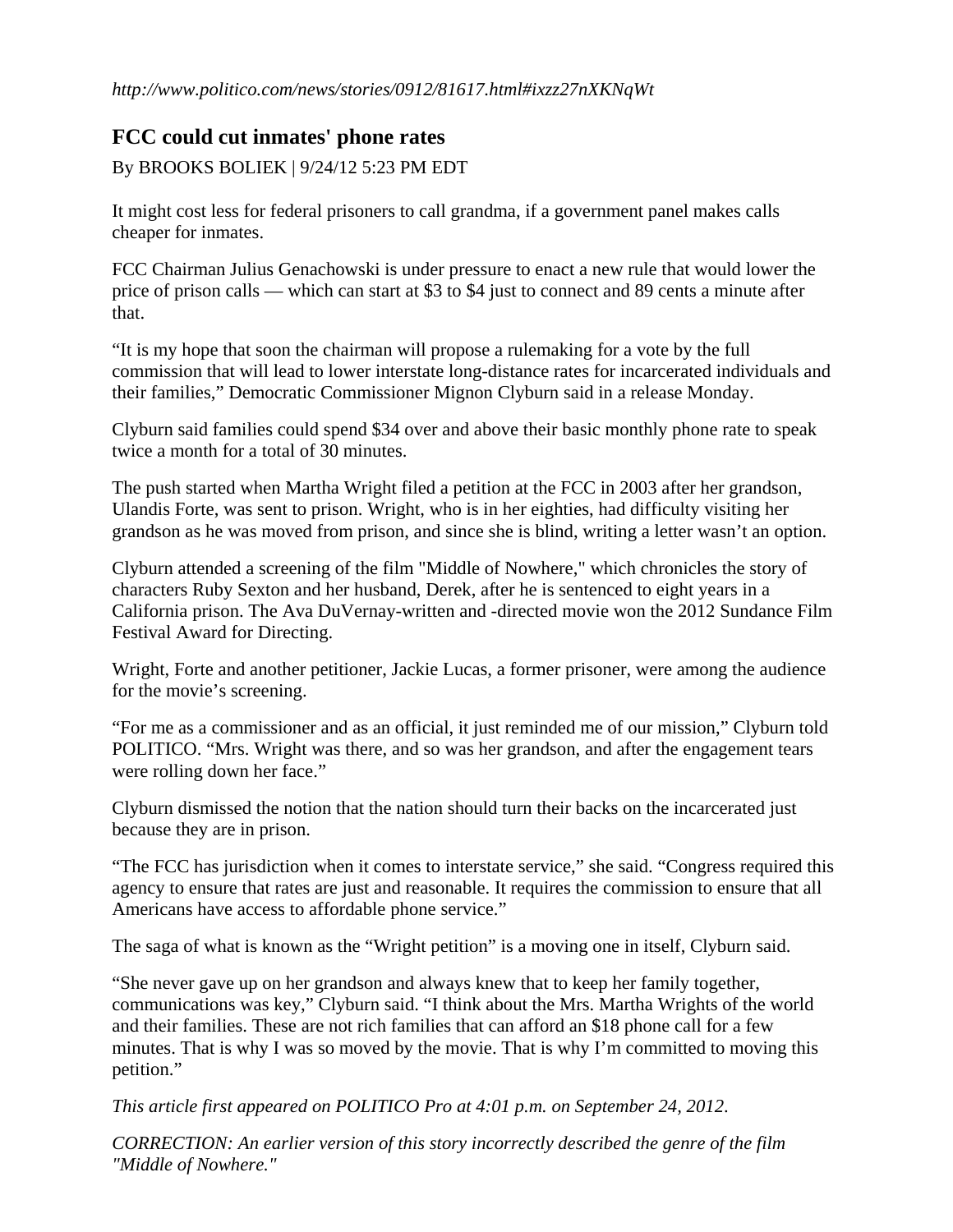*http://thehill.com/blogs/hillicon-valley/technology/251369-clyburn-pushes-fcc-to-cut-prisonphone-rates* 

# **Clyburn pushes FCC to cut prison phone rates**

By Brendan Sasso - 09/24/12 05:47 PM ET

Mignon Clyburn, a commissioner on the Federal Communications Commission, urged Chairman Julius Genachowski on Monday to cut the rates that prisoners pay to talk on the phone with their friends and family.

She said the commission has a responsibility to ensure that phone rates are just and reasonable.

"Incarcerated individuals and their loved ones should not be the exceptions here, and as watchdogs of the public interest, this commission must and should act expeditiously," she said in a [statement](http://transition.fcc.gov/Daily_Releases/Daily_Business/2012/db0924/DOC-316432A1.pdf).

A coalition of civil liberties and public interest groups launched a petition earlier this year, urging the FCC to prevent prisons from charging "predatory" phone rates.

Clyburn said that Genachowski, who controls the commission's agenda, has been "receptive" to the petition.

"My discussions with him and his office have been very positive about the next steps needed to move forward in this proceeding," she said, adding that she hopes the chairman will propose a rule-making on the issue soon.

The petition claims that the current prison phone system encourages exorbitant rates.

Many prisons request bids from telephone companies to provide service and require each bid to include a fee to the prison. There is little incentive for the prison to keep the charges low. Inmates and their families have only one option for which service to use.

Clyburn said families can spend \$34 or more for two 30-minute phone calls in one month. She noted that many low-income families cannot afford that cost on top of their regular phone bills.

"Connecting husbands to wives, parents to children, and grandparents to grandchildren should be a national priority because these tangible means of communicating not only will help these families keep in contact, but the general society benefits overall, as studies show that prisoners are less likely to re-offend if they are able to maintain these relationships with their loved ones," she said.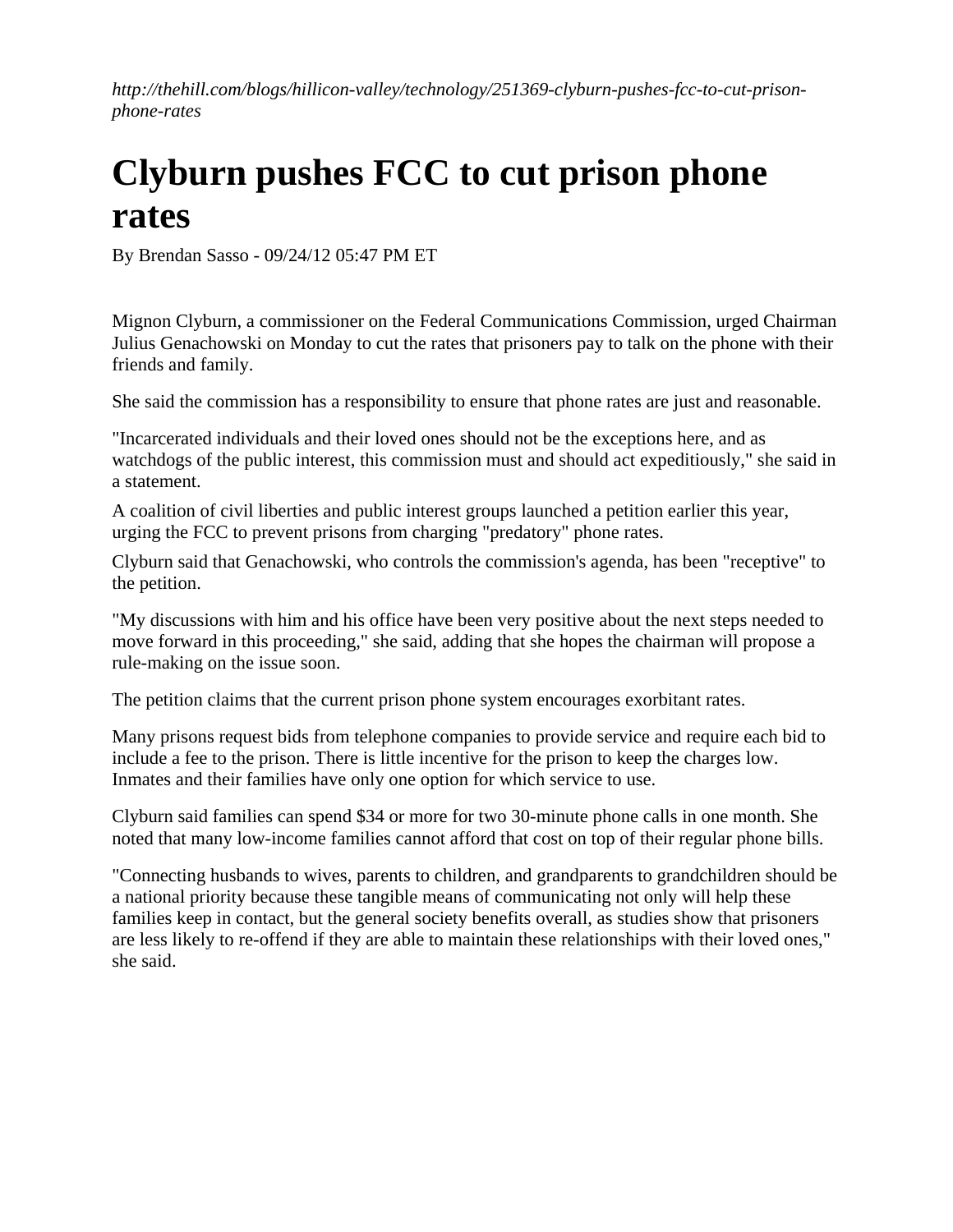## **The Criminal Cost of Talking to a Loved One Behind Bars**

by [Leticia Miranda](http://colorlines.com/archives/author/leticia-miranda) 

Monday, May 14 2012, 9:00 AM EST

When Martha Wright's grandson was moved to a prison outside of her hometown of Washington, DC., she didn't expect that a short 5-minute conversation with him could cost up to \$18.

"You just have to get everything out in one line," she laughs.

For Wright, phone calls and writing letters are the primary ways she can stay in touch with her grandson, Ulandis Forte, who has been in prison for nearly 20 years. Forte was 19-years old when he was charged with murder in a Washington, DC court. According to Wright, he was home from school on break when a birthday brawl took a turn for the worse and another boy wound up dead. "He did the time," says Wright. "I told him he has to go forward and repent for that."

Now 38-years old, Forte is set to be released on parole this August. In the two decades since he's been imprisoned, Wright has been among the only constants in her grandson's life. His mother died in 2006 and his father is paralyzed from a basketball accident. She's 86-years old, retired, blind and has "all kinds of illness," she says. When she was in better health, Wright would visit her grandson in prison. She traveled to see him after he was transferred from a DC-owned prison in Virginia to one in New Mexico, and then bounced around from Arizona to Ohio. He's now housed at the Allenwood Correctional Facility in White Dear, Pennsylvania.

She's too fragile to make the four hour trip to visit her grandson in person, so she's only able to manage the trip twice a year. Between visits, they talk for about five minutes twice a week. But that contact comes at a steep price.

"It's terribly expensive," she says. "It's awful." In 2000, Wright, along with other families of prisoners, filed a class-action lawsuit against Corrections Corporation of America seeking federal action to get relief from what they considered exorbitant phone call charges. In 2007, after the case failed to end in a settlement, the petitioners filed another proposal that would put a limit on how much companies could charge prisoners and their families for phone calls, and eliminate costly connection fees. The Federal Communications Commission has yet to make a ruling on the proposal.

On Mother's Day, a [campaign](http://kitescampaigns.org/campaign/prison-phone-justice/) launched by a trio of media justice and prison reform groups aims to force the FCC's hand in the matter. The Center for Media Justice, along with Prison Legal News and Working Narratives, are leading an effort to get prison phone rates onto the FCC's legislative to-do list. Last week, the groups encouraged supporters to submit stories about their hardships communicating with loved ones in prison to then be turned over to the Commission in hopes that it will finally move toward regulating the private companies that oversee prison phone calls.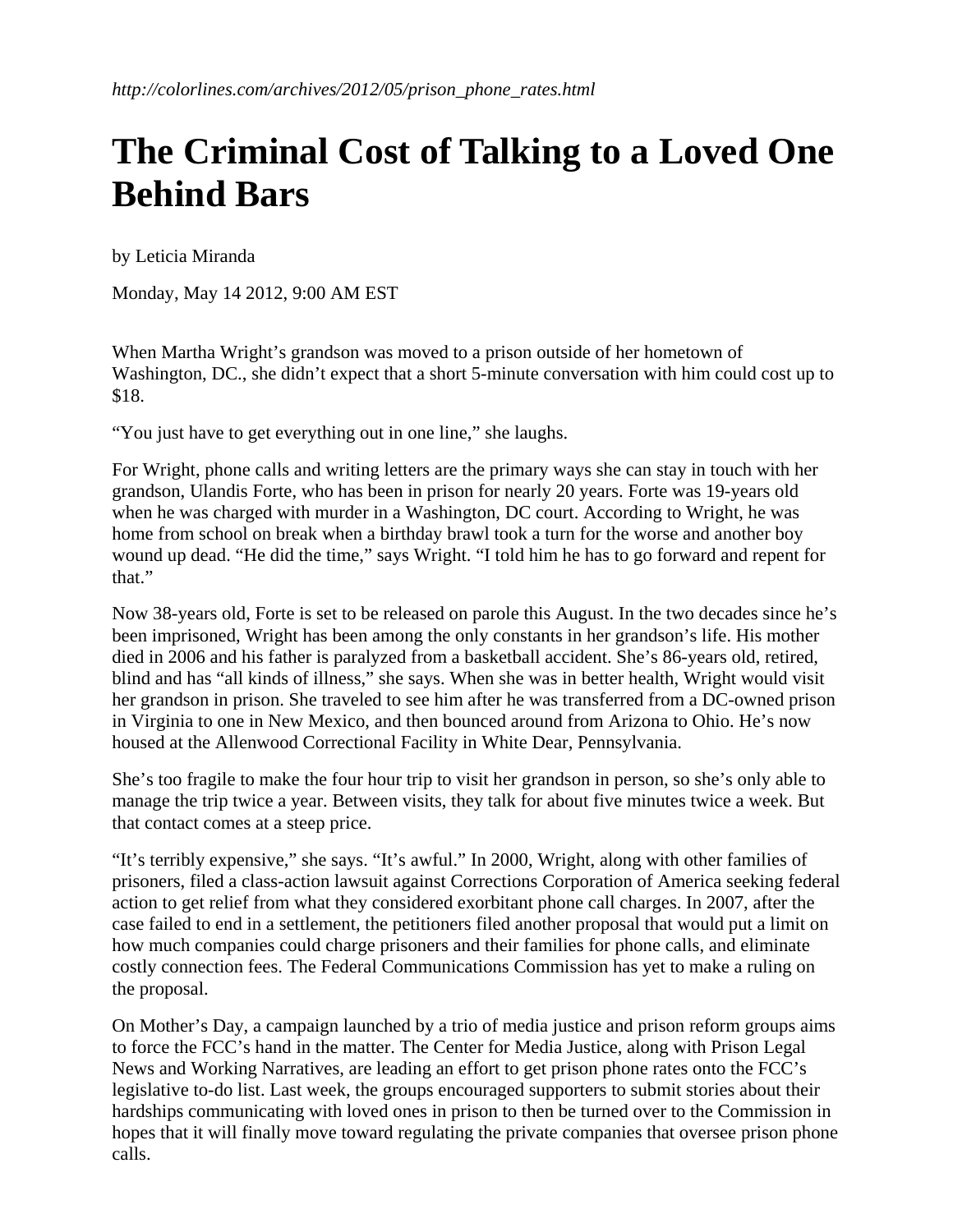For the activists who are involved, it's an issue that falls clearly along racial lines. About 35 percent of prisoners are Latino and 37 percent are Black, according to March [statistics from the](http://www.bop.gov/news/quick.jsp#1)  [Bureau of Prisoners](http://www.bop.gov/news/quick.jsp#1). And many of them are poor. About 88 percent of people awaiting trial or serving time in jail had no income or made less than \$1,200 a month, according to Bureau of Justice. While incarcerated, prisoners make only cents an hour. Because Forte doesn't have a livable income, Wright sends him \$275 to help him out with basic expenses.

"Communities of color are most directly impacted by the high cost of prison phone calls," says Steven Renderos, national organizer with the Center for Media Justice. "What's at stake is not just the price of a phone call, it's the health and well being of our families and loved ones struggling to stay connected."

Prisoners can usually call home in two ways: they can call collect or use a debit card issued by the prison. Debit cards are usually the cheaper options, but they're not available in all states and still costly. In March, Wright's grandson didn't have enough money on his card for their usual phone calls, so they only spoke about three minutes one week, she says. That call cost \$18, including taxes.

"He buys so many minutes and when his minutes run out, they cut off on you," says Wright.

The "they" in this case is Global Tel\*Link, a private Alabama-based phone company contracted with Pennsylvania to provide prison phone services. Last year the company acquired three of its competitors and now contracts with over half of state prisons to provide phone services. In 2008, the company gave Pennsylvania over \$7 million in additional state revenue. Over \$82,000 of that revenue was generated by roughly 21,000 interstate calls like Forte's to his grandmother in Washington, DC. The practice is known widely as a "kickback", a percentage of the phone call profits collected by the state. The companies inflate the phone rates to cover the cost of the commission and still make a profit.

For years, states have contracted with private companies to provide telephone services through a typical bidding process administered through the state's Department of Corrections or, like in Pennsylvania, the Governor's Administration Office. In some states the public utilities commission approve of the final phone rates and commission. But in others like Maine, the Department of Corrections has no oversight from the commission, or any other agency on how it sets up the rates. Nationwide, only seven states and the District of Columbia have stopped accepting kickbacks - California, New Mexico, South Carolina, Nebraska, Michigan, Rhode Island and Missouri.

Because most state prisons are located far away from any metropolitan area, many prisoners pay long distance fees to stay in touch with family members and friends.

"Quite honestly I don't know anyone, middle class or not, who could afford the cost of these calls," says Nick Szuberla, a media artist with Working Narratives, a national multi-media social justice organization. "It's not even just because people are low-income. I don't think anyone could afford these calls."

Pennsylvania's Department of Corrections told Colorlines.com that the kickbacks are placed in their Inmate General Welfare Fund which is used to purchase items like weight lifting equipment, sports equipment, satellite radio, religious supplies and visiting room supplies. Before New York ended kickbacks in 2007, the Department of Corrections used the revenue to provide health services for prisoners living with HIV/AIDS. But health services are something that prisons are required to provide by law, and that fact was hammered home by activists in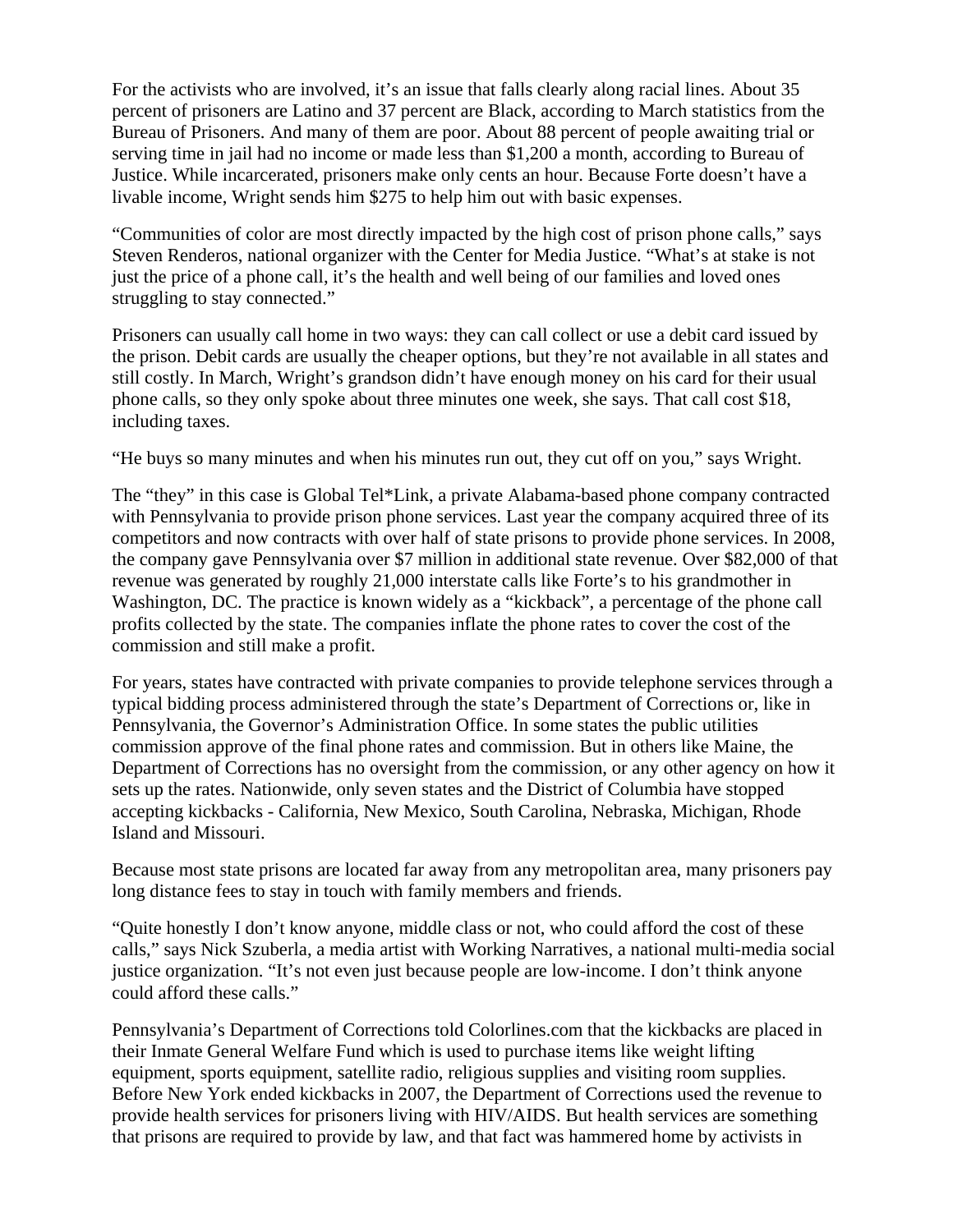New York who led a successful campaign to end kickbacks and reduce prison phone rates back in 2007.

In order for inmates to successful re-integrate into society, it's crucial for them to maintain ties to their families while incarcerated, say advocates. A 2005 [report](http://www.aecf.org/upload/publicationfiles/ir2980d32.pdf) by the Anne E. Casey Foundation found that prisoners' first and last resort for housing and support are their families. When prisoner's maintain contact with family during their incarceration, they're also less likely to return to prison, according to a [report](http://www.scribd.com/doc/37727011/Families-Left-Behind-Hidden-Costs-of-Incarceration-Reentry) from the Urban Institute's Justice Policy Center.

"A vast majority of those people are going to come back to the community," said Deborah Golden, an attorney with the D.C. Prisoners' Project at the Washington Lawyers' Committee and counsel on the Wright case. "Every piece of research we have says that stronger family ties increase the odds that someone will have a successful reintegration."

Now, the focus on the FCC to finally act. But that's much easier said than done, according to some observers.

"Apparently, the biggest reason for the failure of the Commission to act in recent years is the lack of adequate interest and staffing," said Lee Petro, a volunteer attorney on the Wright case, in an email to Colorlines. "With the resolution of the other long-pending matters, the recent additions of two new Commissioners, and new technologies developed by the service providers that has decreased their costs of service, prompt action now will give relief to struggling families in these tough economic times."

Although the telecom industry is a strong influence in Washington, the campaign has already garnered the support of Commissioner Mignon Clyburn. In a recent speech at Catholic University, she asked the commission to review the languishing documents which "have significant implications for making phone service affordable for inmates and their families who are currently making unbelievable economic sacrifices in order to keep their families connected."

For Wright and her grandson, that connection has proved pivotal for nearly two decades.

"He wants to be a counselor [when he gets out]," Wright says of her grandson. "He wants to go around and help people in jail."

*Leticia Miranda is a writer and researcher at New America Foundation's Open Technology Institute.*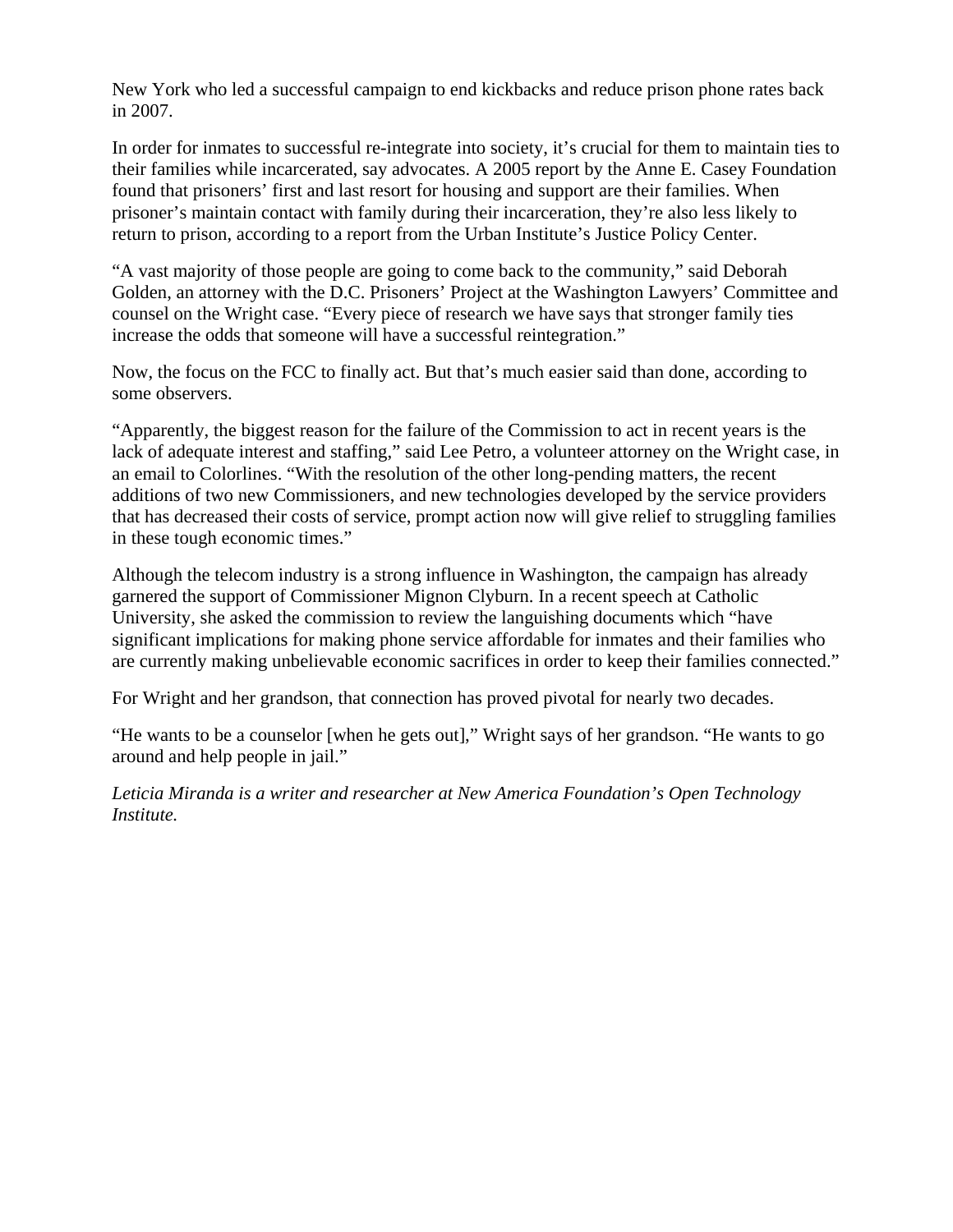American Prospect

# **The First Call Is Free; the Rest Are a Fortune**

[Nancy Scola](http://prospect.org/authors/nancy-scola) 

October 1, 2012

Pressure mounts for prisons to improve their outdated and costly phone systems.

Paying a \$4.25 connection fee and then 75 cents per minute thereafter seems costly, unless, perhaps, we're talking about a phone call from our future Mars colony back to Earth. It is, though, what an operator at the phone company Global Tel\*Link says it costs for a call from Pennsylvania's Carbon County Correctional Facility to anywhere beyond the local calling area. That's in line with the rates other companies charge for prisoners around the country to make simple long-distance phone calls. To compare, prepaid cell phones on the outside top out at about 20 cents a minute, and a standard residential landline plan at just half that.

If you find it difficult to rally sympathy for prisoners' hefty monthly phone bills, consider two things. First, we know that contact with the outside world while in prison is [tied to better](http://wcr.sonoma.edu/v07n2/20-naser/naser.pdf)  [outcomes after prison.](http://wcr.sonoma.edu/v07n2/20-naser/naser.pdf) Second, those costs are generally borne by families and friends, either through collect charges or the refilling of debit accounts, what the Center for Constitutional Rights' Annette Dickerson calls "a transfer of punishment." More than a decade ago, a Washington, D.C., grandmother named Martha Wright protested the high cost of taking calls from her grandson, who had been relocated from Virginia's now-shuttered Lorton facility, a short Metrobus ride away, to Ohio, then New Mexico, and finally Arizona. A class-action suit followed. In 2001, the federal district judge on the case deferred to the Federal Communications Commission (FCC), [and that's where the Wright petition has sat since](http://ccrjustice.org/Wright-v-CCA).

A report released last week from Massachusetts's Prison Policy Initiative called *[The Price to Call](http://www.prisonpolicy.org/phones/)  [Home](http://www.prisonpolicy.org/phones/)* dissects how a 20-minute call from Carbon County Correctional ends up costing 20 bucks. States sign exclusive prison contracts with phone companies, leaving few options for the support network of prisoners far from home who want to stay in contact without traveling long distances. It also means that while prisoners' outside contacts are responsible for paying for calls, the real customers are states and their prison systems. (It's one reason, perhaps, that prison chat boards are full of complaints about poor customer service and dropped calls.)

Meanwhile, those who benefit from the prison phone system have little interest in seeing calls cost less. In 42 U.S. states, you see, there's a commission—"kickback," as the report describes it—that is returned to the state as a portion of the revenue generated by inmate calls. Officials argue that those funds are needed to pay for things like family visits, rehabilitation programs, and the care of ailing prisoners. When New York state banned the practice five years ago, the commission [stood at 57 percent.](http://ccrjustice.org/get-involved/action/new-york-campaign-telephone-justice) Authorities aren't eager to broadcast the details, but a request under Pennsylvania's right-to-know law found that for fiscal year 2007, inmate phone commission [returned some \\$7 million to the state.](http://prisonphonejustice.org/includes/_public/rates/Pennsylvania/PA_prison_phone_commissions_GTL_20022009.pdf)

There's a long history, of course, of the American prison population serving as a resource from which the powerful extract value. Inmate calling is a captive, lucrative market dominated by phone companies you've never heard of, like the aforementioned Global Tel\*Link, Securus Technologies, and CenturyLink, all born after the forced breakup of AT&T in the mid-1980s. Those companies argue that this niche market is, as one Securus executive [testified before](http://democrats.energycommerce.house.gov/Press_111/20090611/testimony_hopfinger.pdf)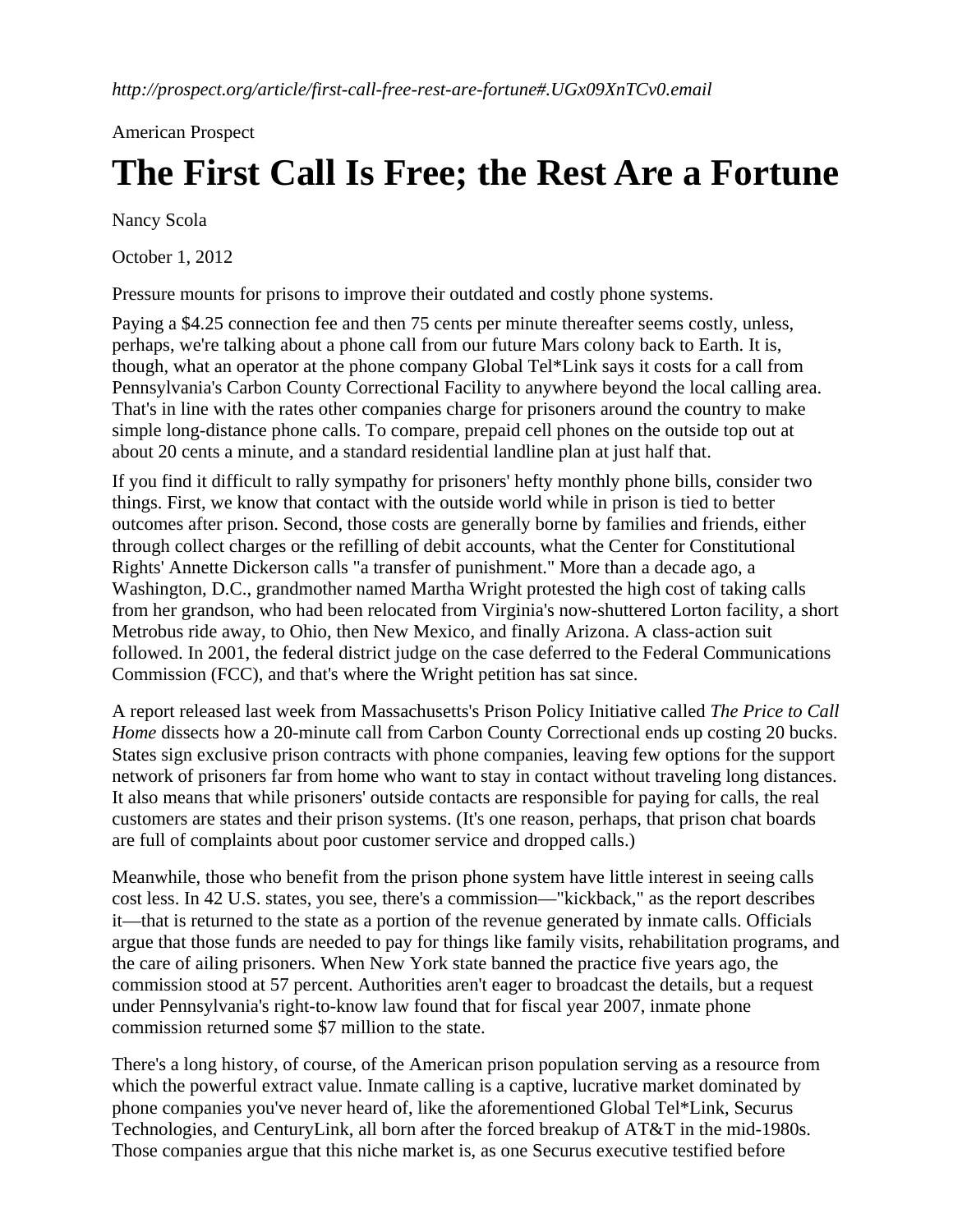[Congress](http://democrats.energycommerce.house.gov/Press_111/20090611/testimony_hopfinger.pdf) in 2009, "special." For one thing, there's the matter of collecting on all those collectcall charges. For another, there are extra precautions needed so that the prison phone systems aren't used to harass witnesses, plot escapes, or generally engage in criminal activity.

Kickbacks aside, in many ways the problem is that we don't really know how "special" the prison phone environment is, and we have little proof that the economics of a decades-old prison model that began with actual pay phones (remember them?) and human operators are still valid. Today, there are prepaid calling plans that eliminate the need to float collect-call fees, software that can monitor human speech, and voice-over-Internet-protocol technologies (VOIP) capable of reducing costs; the tab on one 20-minute call to Carbon County Correctional in Pennsylvania equals the monthly bill on my home Vonage plan. Interestingly, we do see innovation at the margins, like startups [that](http://www.jailcallservices.com/) [equip](http://www.millicorp.com/) prisoners' family and friends with numbers local to the prison but that, thanks to the magic of the Internet and VOIP technology, ring through their longdistance phones, thereby avoiding long-distance fees.

The popularity of that little VOIP scheme is prompting the federal prison system, with its standard 23-cent long-distance rate and 6-cent local rate, to adapt. [According to the Government](http://www.gao.gov/assets/330/322805.pdf)  [Accountability Office,](http://www.gao.gov/assets/330/322805.pdf) the Bureau of Prisons is considering a location-neutral rate, making up some of the difference with modest fees on its [new secure e-mail system.](http://www.bop.gov/inmate_programs/trulincs_faq.jsp) At the state level, though, there seems to be little to encourage tapping new, efficient programs to benefit users.

Over at the FCC, the Wright Petition is asking the federal government to cap state prison longdistance rates at 25 cents a minute, which might spur questions about those much-higher state commission rates. Yet there's no rush at the FCC to tackle the prison-phone challenge. "You know the two or three things in the corner of your desk that you might get to if you get through with everything else?" says Lee Petro, Wright's counsel. "Martha Wright's petition has been sitting in that pile." The FCC isn't the world's fastest-moving agency, and proposals that look like aid to prisoners can have an inertia all their own. But it's not particularly good for anyone if, in the most efficiently connected age the world has ever known, artificially high costs keep prisoners cut off from the outside world.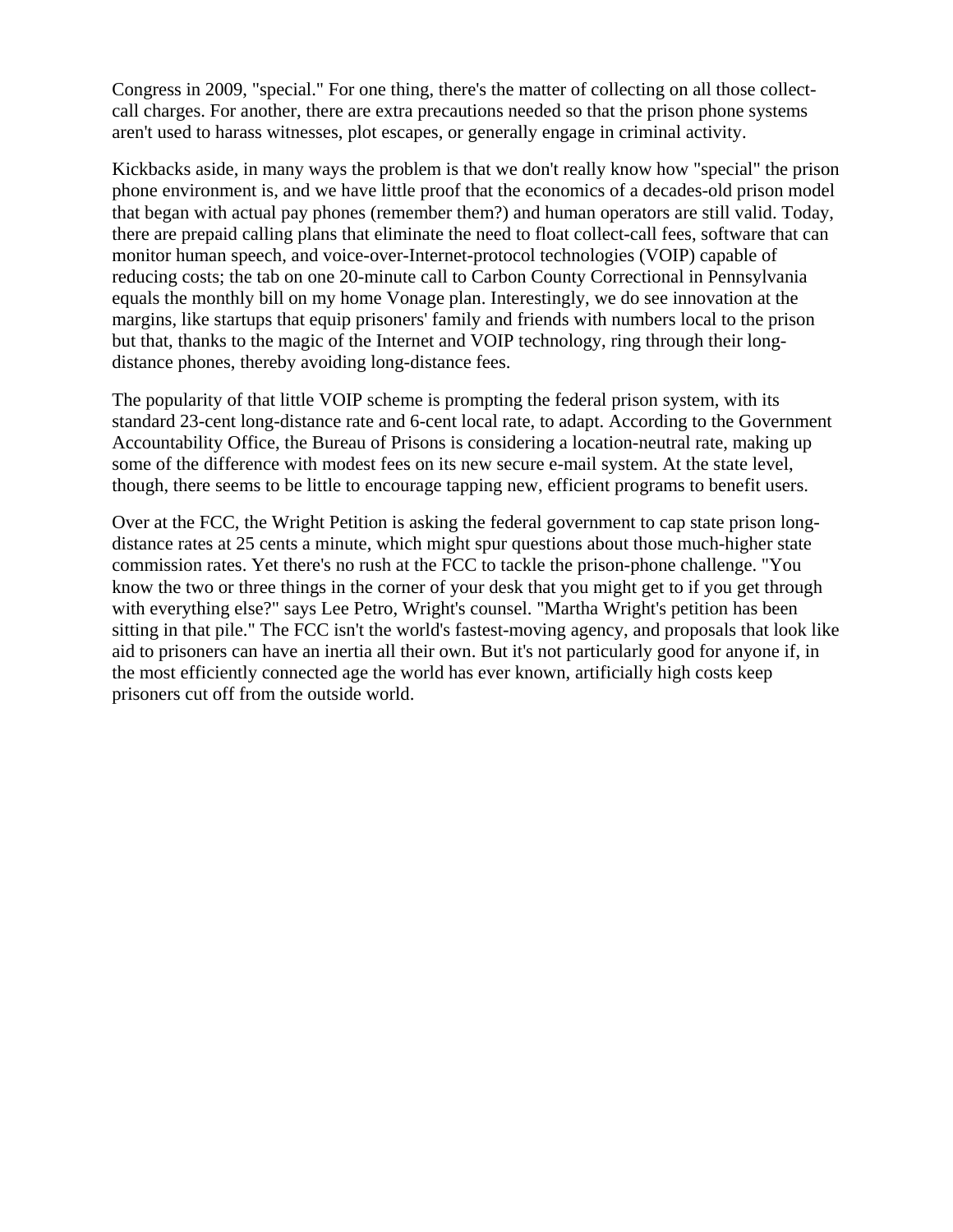*http://www.guardian.co.uk/commentisfree/cifamerica/2012/may/23/scandal-phone-call-pricegouging-prisons* 

# **The scandal of phone call price-gouging by prisons**

Prisoners with strong family ties are much less likely to re-offend, but why let that get in the way of a tidy overcharging scam?

by [Sadhbh Walshe](http://www.guardian.co.uk/profile/sadhbh-walshe)

Wednesday 23 May 2012 16.12 EDT

When a person is sent to prison, one of the most obvious and important ways to ensure a successful re-entry to society upon release to is maintain and strengthen familial bonds during incarceration. Most families are willing and eager to stay connected with their loved ones. Unfortunately, however, there are many barriers in place to prevent them from doing so, not least of which are the [prohibitively expensive and sometimes downright exploitative costs](http://colorlines.com/archives/2012/05/prison_phone_rates.html).

One woman I spoke to (I'll call her Jennifer) described the difficulty of staying in touch with her brother, who has spent the past 10 years in prison.

"After 10 years, my brother was finally transferred to a location where it's only half a day's drive (550 miles) to visit. One has to make an appointment up to three weeks in advance to be able to visit; the hotel rates in the area are double anywhere else; and the emotional and financial costs to get there are great because families are made to share the cost of punishment in very literal ways."

Jennifer outlined some of those "very literal ways", such as the \$70-100 on gasoline per trip, the \$90 per person for a hotel room, the \$50-100 for food in the visiting room. Besides, she pays \$40 to maintain a landline she wouldn't otherwise have in order to be able to receive the one 3-5min collect call her brother is allotted each month, plus up to \$20 for the cost of the call itself. That comes to around \$400 for one five-hour visit and one five-minute phone call. Hardly what you'd call "meaningful contact". But it is nonetheless necessary.

At least in Jennifer's case, she and her husband are fortunate enough to be able to absorb these costs. That, however, is not the case for many families who cite similar experience. Most prisoners are housed in facilities located between 100 and 500 miles from their homes; some are housed more than 500 miles away. That makes regular contact visits impossible to many people – and means that phone contact is all the more crucial.

As always, when an aching void exists in the marketplace, there will be some opportunists only too willing to exploit it. In this case, the opportunists are the phone companies, of course (usually GTL, Securus, and Century Link – previously called Embarq), but also state governments, which have been helping themselves to generous "kickbacks" at the expense of inmates' families.

An [exhaustive study carried out by Prison Legal News Magazine found](https://www.prisonlegalnews.org/%28S%28wzsahjerpkq45u55me3blf55%29%29/displayArticle.aspx?articleid=23083&AspxAutoDetectCookieSupport=1) that the vast majority of states use a commission system in which the phone company guarantees the contracting agency a percentage on every call. The average commission payment nationwide is 42% of the cost of the call, but in some states it can be as high as 60%.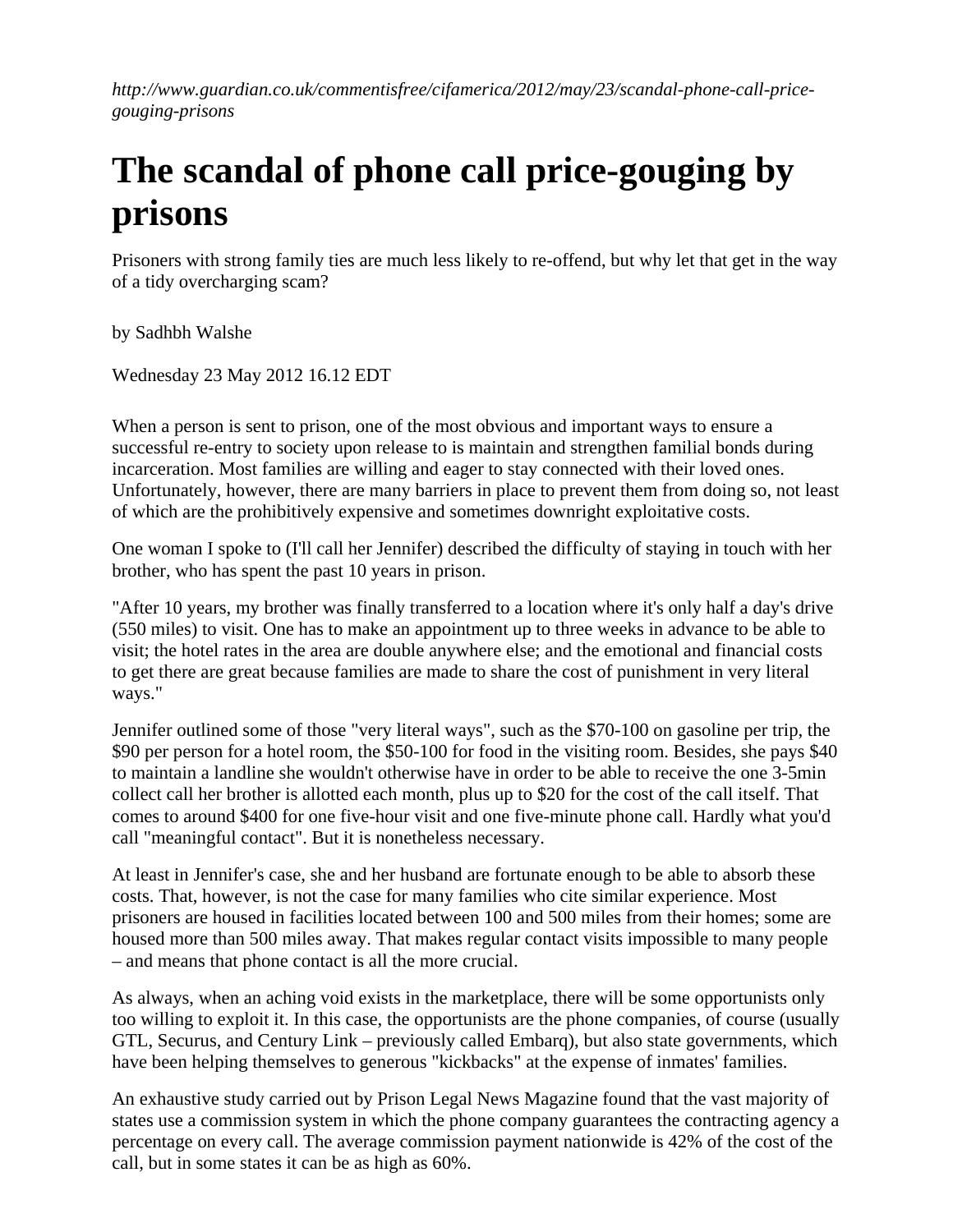That means that up to 60% of what families have to pay to receive a collect call from their imprisoned relative has nothing to do with the cost of the phone service. The same study also revealed that, in many instances, the phone company that guaranteed the highest commission payment was also the company most likely to get the prison contract.

This convenient arrangement came under the spotlight 12 years ago when Martha Wright, an elderly woman with a grandson in prison, filed a class action lawsuit, along with 28 other prisoner families, against the Corrections Corporation of America (CCA). The plaintiffs objected to the company's outrageous phone costs. Wright – who is 86 years-old – says she sometimes has to forgo her monthly medication to be able to afford the \$18-per-5-minute phone call costs.

[The case](http://ccrjustice.org/Wright-v-CCA), filed in 2000, has yet to be settled. It [reached the Federal Communications](http://ccrjustice.org/Wright-v-CCA)  [Commission \(FCC\) in 2007,](http://ccrjustice.org/Wright-v-CCA) and has been languishing there ever since. About a month ago, the FCC commissioner, Mignon Clyburn, indicated her support for the petition (to make phone services affordable to inmate families). So far, though, no action has been taken.

In the meantime, phone companies are being encouraged by some state governments to pursue price-gouging practices in prisons that would not be tolerated in the free world. More damagingly, in doing so, they are putting another barrier in place to prevent prisoners from staying in touch with their loved ones.

Considering that [numerous studies](http://www.doc.state.mn.us/publications/documents/11-11MNPrisonVisitationStudy.pdf) have found that prisoners with strong family bonds are much less likely to re-offend, you would think that local governments would be doing everything in their power to encourage familial contact. Instead, we have a situation where the people who are being made to pay for crimes are the ones most likely to be able to prevent them.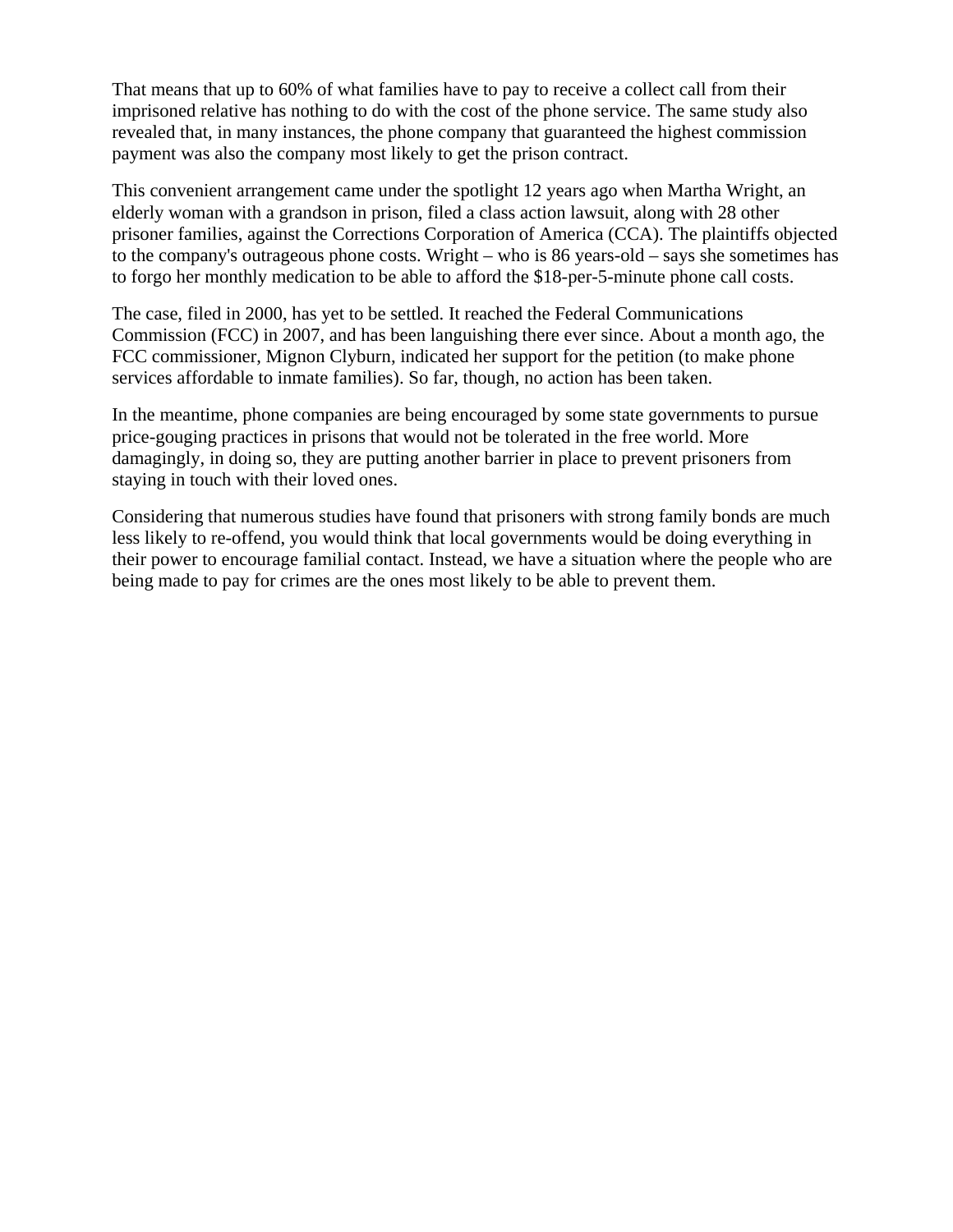# **Will 'Middle of Nowhere' Convince the FCC to Do the Wright Thing on Prison Phone Rates?**

FCC holds 'unprecedented' hearings and film screening to evaluate predatory price gouging.

By [Matthew Fleischer](http://www.takepart.com/author/matthew-fleischer) 

September 21, 2012

When Martha Wright's grandson Ulandis Forte was convicted of murder in his native Washington, D.C., Martha vowed that, despite his transgression, she was going to do everything in her power to keep in touch with him and steer him on [a path to redemption](http://www.takepart.com/article/2011/01/07/two-wheeled-redemption-brit-convicts-fix-bikes-african-kids).

Blind and [living on a small pension,](http://www.takepart.com/article/2010/09/16/census-shows-sharp-increase-us-poor) Wright spoke to her grandson multiple times per week over the phone, and they exchanged letters whenever possible.

Then, suddenly, things changed.

After his conviction, Forte was sent—as all D.C. felons were at the time—to a municipal correctional facility one hour outside of the city in Lorton, Virginia: ["A notorious hellhole](http://www.takepart.com/article/2012/04/24/americas-out-control-jail-culture)" according to Deborah Golden, staff attorney for the D.C. Prisoners' Project and a member of the [Washington Lawyers' Committee for Civil Rights and Urban Affairs](http://www.washlaw.org/).

The Lorton facility was so troubled in the late'90s that prison officials began filtering inmates into federal penitentiaries across the country. Lorton was eventually closed.

Forte was among those inmates transferred to a series of facilities run by Corrections Corporation of America. First he went to New Mexico, then Arizona, then Ohio. The distance made visitation impossible for his grandmother, Martha Wright. Additionally, it only took one phone bill for Wright to realize that, not only could she not visit her grandson, she could barely afford to speak with him.

Through CCA's privatized phone system, a five-minute call with her grandson could wind up costing upward of \$18.

"She had to scrimp and save to take his calls twice a week," says Golden of the D.C. Prisoners' Project. "She had to pick between medication and talking to him. Or her heat and talking to him. Or food. She was extraordinarily committed to being there for him."

In 2000, Wright and several others fed up with being gouged on [exorbitant private prison phone](http://www.takepart.com/article/2012/08/30/dont-let-prison-phone-rates-increase-crime-your-neighborhood)  [rates](http://www.takepart.com/article/2012/08/30/dont-let-prison-phone-rates-increase-crime-your-neighborhood) sued Corrections Corporation of America in federal court. The case, however, stalled when the judge claimed to lack the authority to determine what constituted gouging.

"The judge ruled she couldn't rule until the FCC made a decision about what qualifies as fair phone rates," Golden tells TakePart. The D.C. Prisoners' Project is representing Wright in her lawsuit. "However, the FCC doesn't have any timeline. You can petition them for a ruling, but there is nothing you can do to force them to act upon those petitions. Nothing has happened [in the Wright case] for 10 years."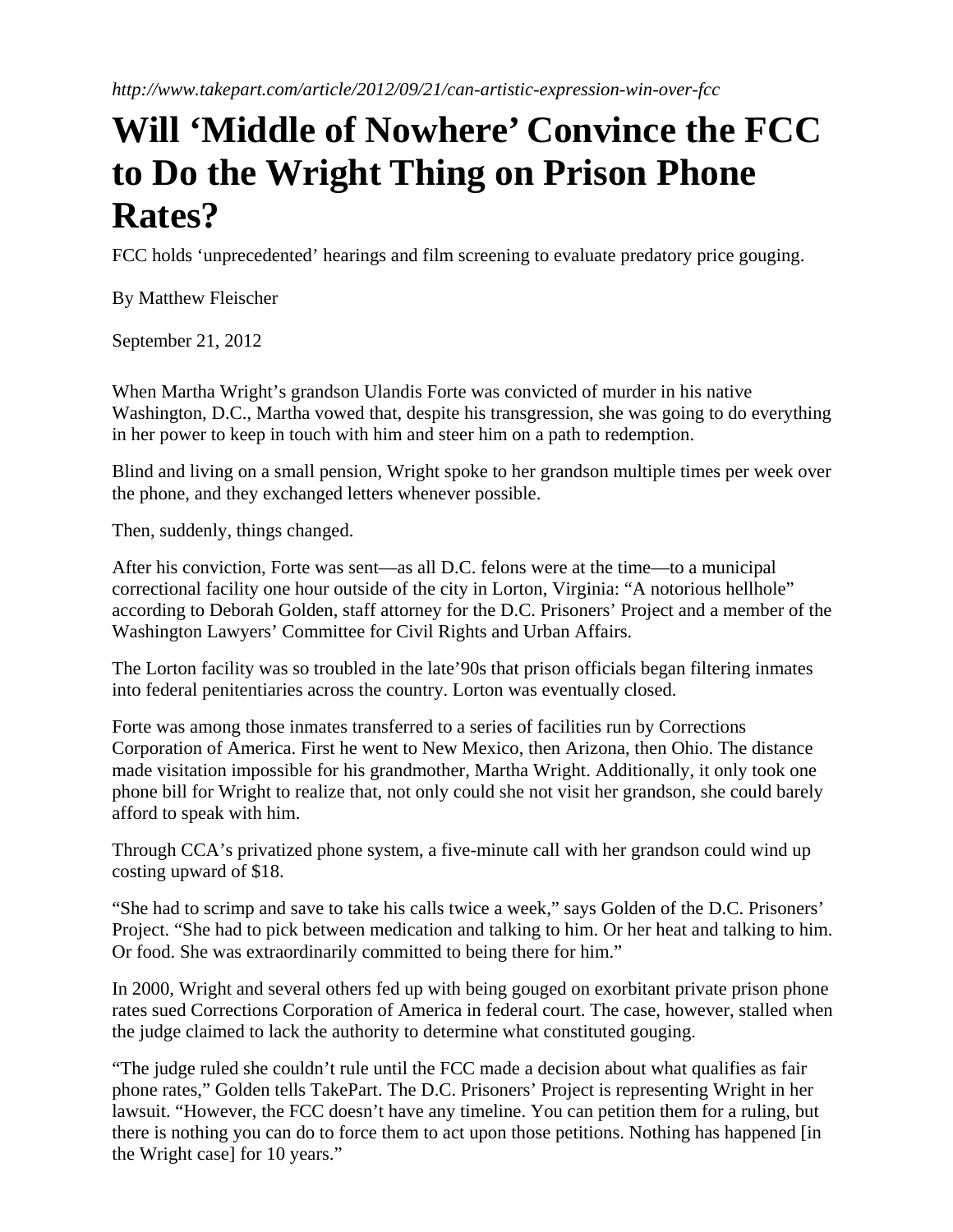This coming Monday, that could change.

The FCC has agreed to hold an ex-parte hearing to consider the impact of high phone rates on the families of imprisoned individuals.

Along with live testimony from Wright and others with relatives inside prison walls, the FCC officials will view *Middle of Nowhere*, a feature film [written and directed by Ava DuVernay](http://www.takepart.com/article/2012/09/12/middle-nowhere-director-if-i-could-i-would-abolish-prisons) about a woman's struggle to maintain her relationship with her incarcerated husband.

"To see an artistic representation of what it means to be cut off from your loved ones is very unprecedented," says Golden. "We are very hopeful this will spur action."

There is no guarantee the hearing will compel the FCC to take action. Nonetheless, the meeting is a sign of hope for relatives of the incarcerated, trying to keep their families together.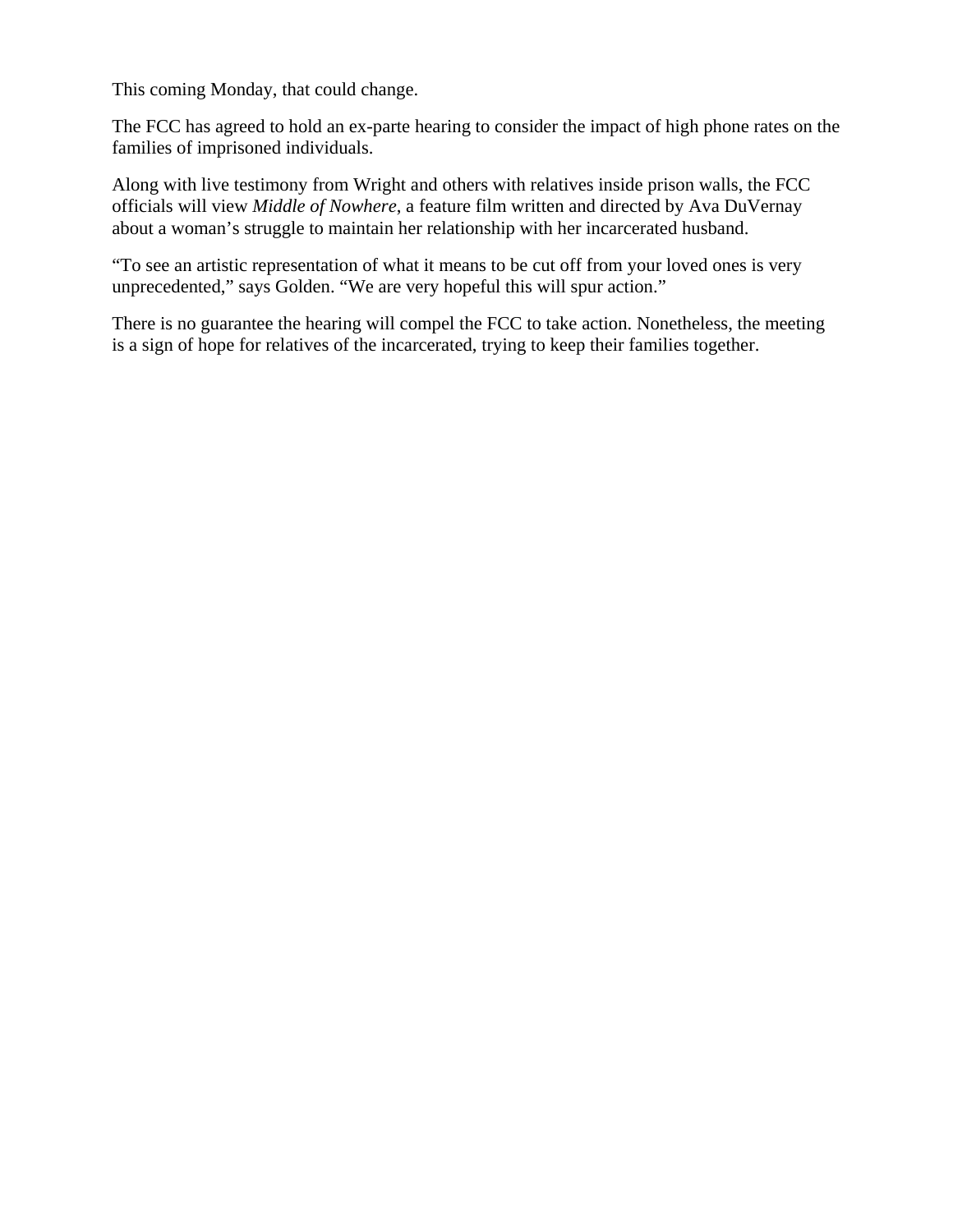## **NYT Joins Wright Petition Plaintiff**

### **Leaders urge the FCC to lower the cost of calls from prison**

#### Sept. 24, 2012

Washington, DC- For nearly a decade, Mrs. Martha Wright has been waiting for the chance to tell the [Federal Communications Commission \(FCC\)](http://www.fcc.gov/) how the exorbitant cost of calls from prison has changed her life. Today, [through an unusual partnership](http://www.takepart.com/MiddleOfNowhere/TakeAction) between 2012 Sundance Film Festival Award winner and filmmaker Ava DuVernay and the national [Media Action Grassroots](http://mag-net.org/)  [Network \(MAG-Net\)](http://mag-net.org/)- Mrs. Wright got her chance.

"We filed the initial case on behalf of Ms. Wright and others in 2000, and [filed the Wright](http://apps.fcc.gov/ecfs/proceeding/view?name=96-128)  [petition with the FCC in 2003, with an amended petition in 2007,](http://apps.fcc.gov/ecfs/proceeding/view?name=96-128)" says Philip Fornaci, attorney for Martha Wright. "We are encouraged, in 2012, that the FCC is finally taking the time to listen to our clients and understand the human cost of their inaction. I hope this means that there will very soon be action on Martha Wright's petition. It's long overdue."

"By bringing together criminal justice reform and communication rights folks we are protecting vulnerable consumers and advancing human rights making our communities healthier and safer," adds Nick Szuberla, [Director of Working Narratives, one of the organizations leading the](http://kitescampaigns.org/campaign/prison-phone-justice/)  [Campaign for Prison Phone Justice.](http://kitescampaigns.org/campaign/prison-phone-justice/)

Members of the FCC sat for an unprecedented advanced screening of DuVernay's [soon-to-be](http://www.takepart.com/MiddleOfNowhere)  [released, "Middle of Nowhere",](http://www.takepart.com/MiddleOfNowhere) then heard testimony from previously incarcerated individuals, criminal justice advocates, civil rights leaders, and film industry professionals urging FCC staff to [pass the Wright Petition.](http://apps.fcc.gov/ecfs/proceeding/view?name=96-128) Named for elderly petitioner Martha Wright, [the Wright Petition,](http://ccrjustice.org/Wright-v-CCA) also known as [Docket 96-128,](http://apps.fcc.gov/ecfs/proceeding/view?name=96-128) would cap the cost of inter-state calls from prison. "Middle of Nowhere" is a dynamic feature-length film that chronicles a woman's separation from her incarcerated husband and her struggles to keep her family connected.

"On behalf of the filmmakers and cast, we're honored that MIDDLE OF NOWHERE is being used as a tool to shed light on the loved ones of the incarcerated and the challenges they face in staying connected to their family members," says filmmaker Ava DuVernay. "We are proud to stand with this [campaign to expose the issue,](http://kitescampaigns.org/campaign/prison-phone-justice/) educate the unaware and push the FCC to remedy predatory phone rates that contribute to the deterioration of at-risk families and communities."

A recent [poll](http://www.mediafire.com/file/eu30asfsttb0tb9/FORD-LCEF_PRISON_PHONES_PUBLIC_FINAL_update.pdf) [of African-American and Latino communities found that an overwhelming 81](http://www.mediafire.com/?eu30asfsttb0tb9)  [percent of African-Americans and 70 percent of Latinos believe it is unacceptable for calls from](http://www.mediafire.com/?eu30asfsttb0tb9)  [prison to be higher than those outside of prison.](http://www.mediafire.com/?eu30asfsttb0tb9) Still, telephone companies serving prisons charge as much as \$18 for a 15-minutes of talk time, three times the average rate for a regular inter-state phone call, according to a [toolkit produced by the Campaign for Prison Phone Justice.](http://org2.democracyinaction.org/o/6220/p/salsa/web/common/public/signup?signup_page_KEY=6897)

A related [infographic illustrates how weak federal oversight allows phone companies to receive](http://mag-net.org/blog/infographic-families-paying-price-high-cost-prison-phone-calls)  [commissions or "kickbacks"](http://mag-net.org/blog/infographic-families-paying-price-high-cost-prison-phone-calls) for the sole right to monopolize service, except in the few states that have banned these commissions. This predatory practice forces "captive consumers" to choose between staying connected to incarcerated loved ones, or paying for groceries and other bills.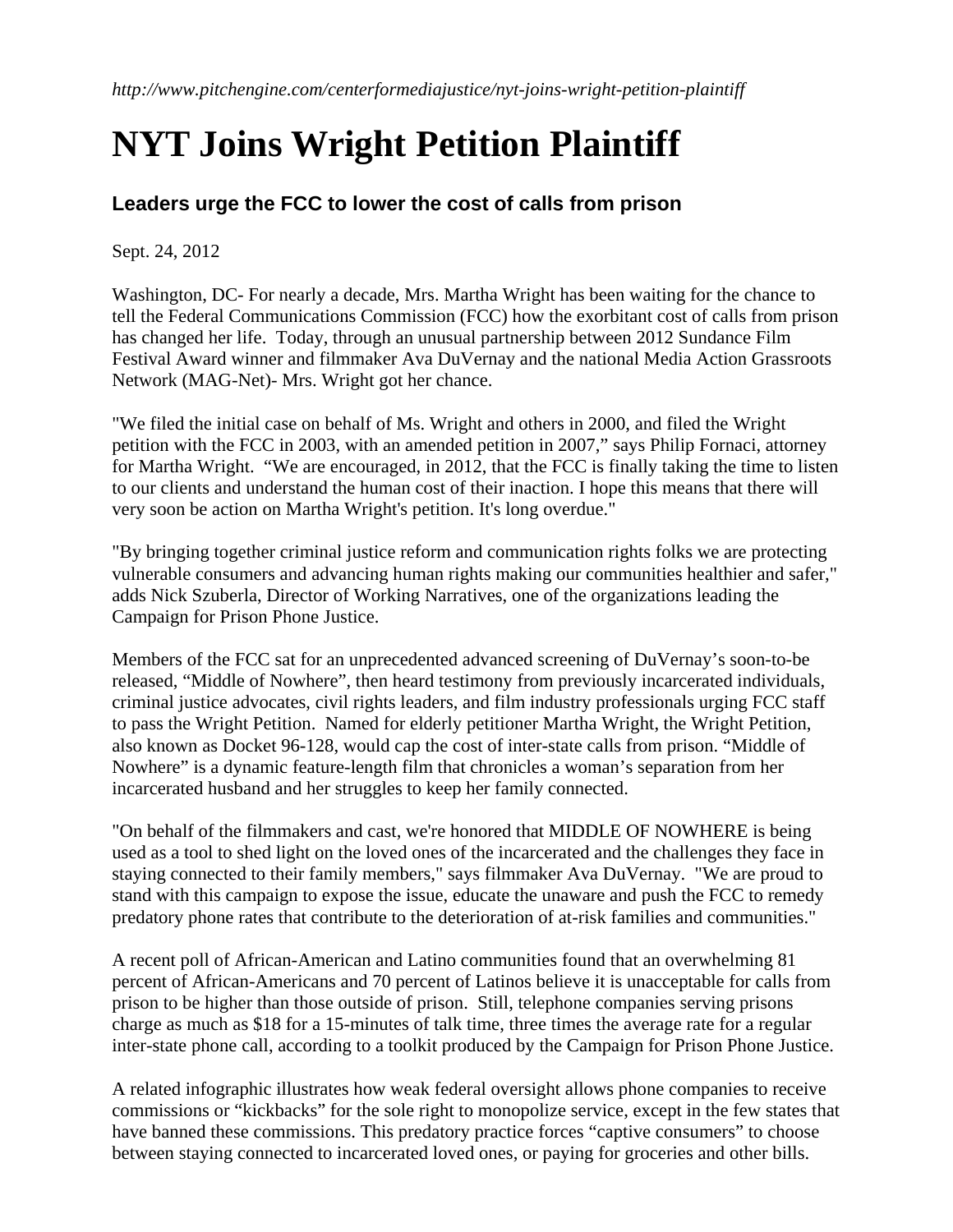Civil rights leaders and policymakers from across the country, including [Representatives Henry](http://www.publicknowledge.org/files/Genachowski.PrisonPhones.2012.9.12.pdf)  [Waxman \(CA\) and Bobby Rush \(IL\), have sent letters](http://www.publicknowledge.org/files/Genachowski.PrisonPhones.2012.9.12.pdf) to the FCC decrying these conditions, and [pushing for action](http://www.civilrights.org/press/2012/in-joint-letter-left-right.html) on the Petition. And on Friday, the [FCC Consumer Advisory Committee](http://www.fcc.gov/encyclopedia/consumer-advisory-committee)  [\(CAC\),](http://www.fcc.gov/encyclopedia/consumer-advisory-committee) a committee set up to make recommendations to the Commission regarding consumer issues, passed a prison phone rates resolution.

"We're excited to announce that the FCC took a huge step today, now we need them to go the rest of the way." stated Andrea Quijada, [Media Literacy Project Executive Director.](http://medialiteracyproject.org/) "Members of MAG-Net who sit on the FCC Consumer Advisory Committee worked to successfully pass a resolution because we believe that no family should have to shoulder the burden of unfair and unreasonable phone charges just because they want to talk to a loved one who is incarcerated. Now we need the FCC to take action and level the playing field of phone rates."

Commissioner Clyburn, in particular, has championed [passage of the Wright Petition,](http://apps.fcc.gov/ecfs/proceeding/view?name=96-128) which has been in front of the FCC since 2003.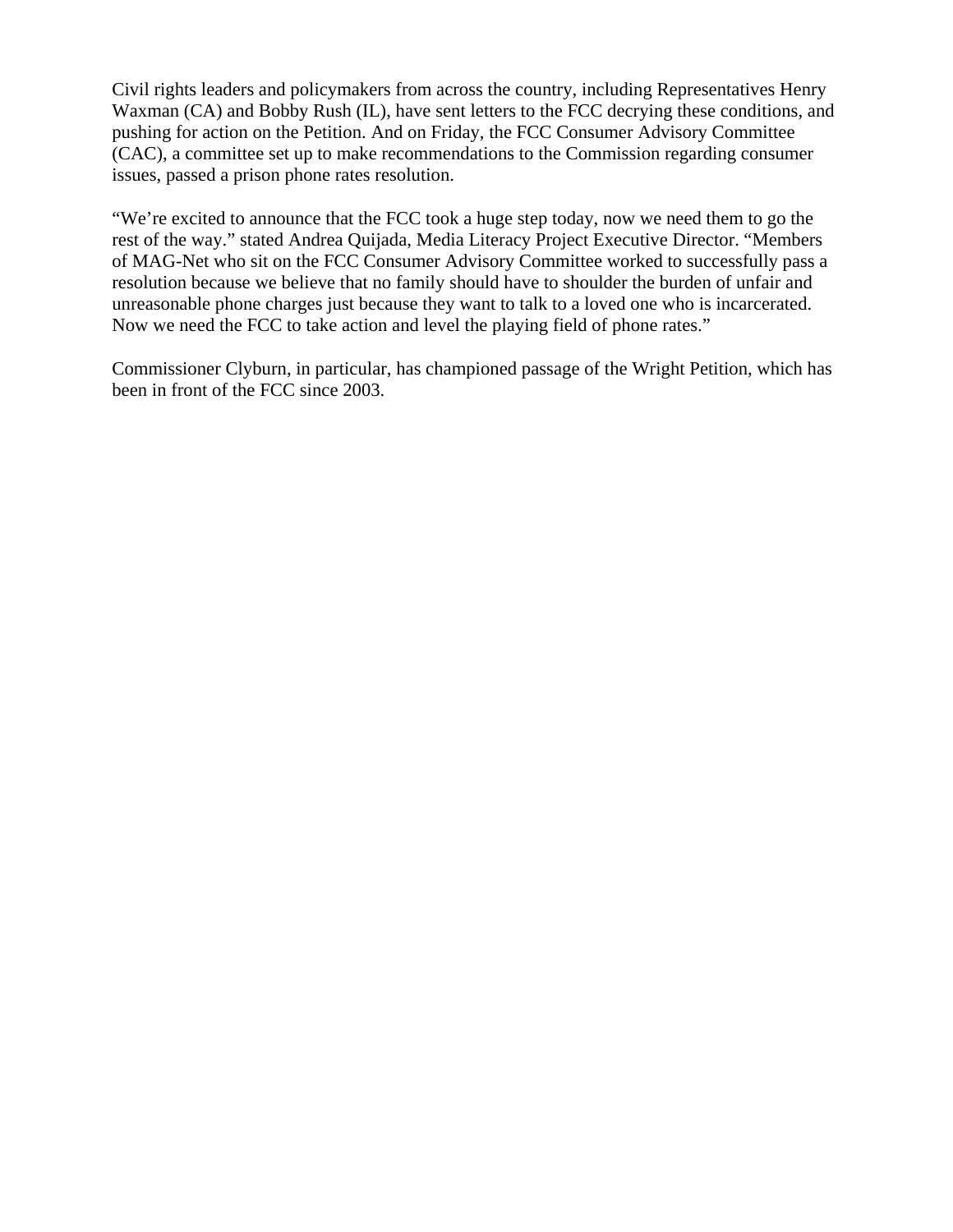*http://sfbayview.com/2012/groups-urge-congresswoman-lee-to-push-back-against-federalprison-phone-kickbacks/* 

## *[Groups urge Congresswoman Lee to push back against federal](http://sfbayview.com/2012/groups-urge-congresswoman-lee-to-push-back-against-federal-prison-phone-kickbacks/)  [prison phone kickbacks](http://sfbayview.com/2012/groups-urge-congresswoman-lee-to-push-back-against-federal-prison-phone-kickbacks/)*

September 7, 2012

#### *by Brandi Collins*

A family that has managed to stay close despite the high cost of prison phone calls is reunited on visiting day.

A delegation representing Bay Area organizations met with the deputy district director of Congresswoman Barbara Lee on Aug. 23 to discuss the high cost of receiving a phone call from a prison, jail or detention center. This visit was held as part of a larger effort called the Campaign for Prison Phone Justice, a national campaign seeking to lower the cost of prison phone calls. Member organizations of the delegation included the Center for Media Justice, Media Alliance, The Utility Reform Network (TURN) and Ella Baker Center. The delegation is petitioning the congresswoman to ask the Federal Communications Commission (FCC) to address the high cost of prison phone calls by passing the Wright Petition.

The Wright Petition, which has been in front of the commissioners since 2004, requests the agency to examine the public harm caused by high phone rates charged to people in prison. Currently, a typical interstate collect call from a prison has a \$3.95 connection fee – regardless of the length of the call – while rates can be as high as \$0.89 per minute. This can result in charges of \$10-\$17 for a 15-minute collect call or \$300 per month. Up to 60 percent of charges go towards kickbacks to states and corporations.

"The phone market in state prison systems is worth more than an estimated \$362 million annually in gross revenues," says Tracy Rosenberg of Media Alliance. "Meanwhile, low-income families – disproportionately people of color and single mothers or grandmothers – have to choose between paying for medication, groceries and other necessities versus being able to take a call from their loved ones."

The prison phone justice delegation, composed of Owen Li and Sandra Johnson of the Ella Baker Center, Tracy Rosenberg of Media Alliance and Mark Toney of TURN met with staff at Congresswoman Barbara Lee's office Aug. 23.

Advocates say that the combination of institutionalized racism and a profits-before-people system criminalize the working poor and communities of color. In fact, communities of color are most directly impacted by the high cost of prison phone calls, as these communities represent a disproportionate percentage of the prison population. African Americans make up close to 40 percent of the prison population while Latinos make up over 20 percent. Currently, one in every 36 Latino men, one in every 25 Native American adults, and one in nine African American men aged 20-35 are incarcerated, creating what some have called a full scale prison epidemic.

Participants meeting with Congresswoman Lee's staff talked about what's at stake for the families and loved ones struggling to stay connected. Sandra Johnson from Ella Baker Center who works on the Books Not Bars campaign talked about her struggles as a mother in prison,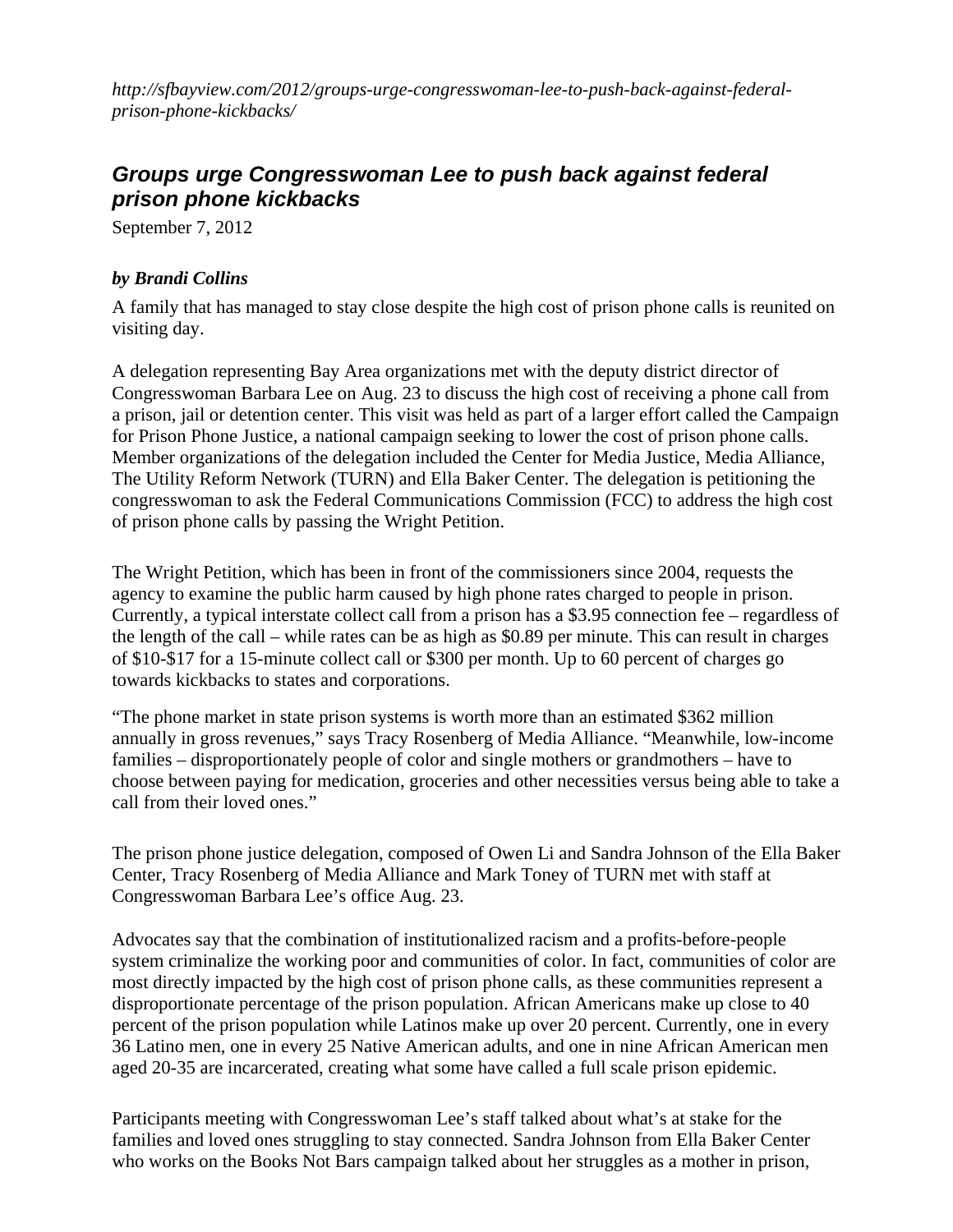trying to take care of her family and look after her daughter. Currently, nearly 3 million children in the United States have one or both parents incarcerated, and one in nine African American children have an incarcerated parent. Studies show that for those children, hearing the voices of their parents can often make the difference between a child feeling loved – even while enduring incarceration – or feeling totally abandoned. Staying connected also increases the chances a person leaving prison will successfully reintegrate back into society.

#### **"Low-income families – disproportionately people of color and single mothers or grandmothers – have to choose between paying for medication, groceries and other necessities versus being able to take a call from their loved ones."**

"Phone calls are a critical part of the reentry process," says Steven Renderos from Center for Media Justice. "These calls ensure that incarcerated individuals are able to maintain the social networks, which they need to secure parole, find housing, secure employment, and prepare for life outside of prison and detention facilities."

California currently is one of only eight states that have banned these kickbacks. Advocates say this makes the leadership and support of state legislators crucial to passing the Wright Petition. The lack of regulation on the federal level means that residents of California calling out of the state continue to shell out hundreds of dollars to stay connected to their loved ones in prisons and detention centers.

### **Hearing the voices of their parents can often make the difference between a child feeling loved – even while enduring incarceration – or feeling totally abandoned.**

"People are sentenced to incarceration; families are not sentenced to outrageous phone bills. They shouldn't have to choose between paying bills and talking to their son or mother," adds Mark Toney of TURN.

*The Campaign for Prison Phone Justice is a national effort challenging prison phone kickbacks and the U.S. prison telephone industry. The campaign is jointly led by Media Action Grassroots Network, Working Narratives and Prison Legal News.*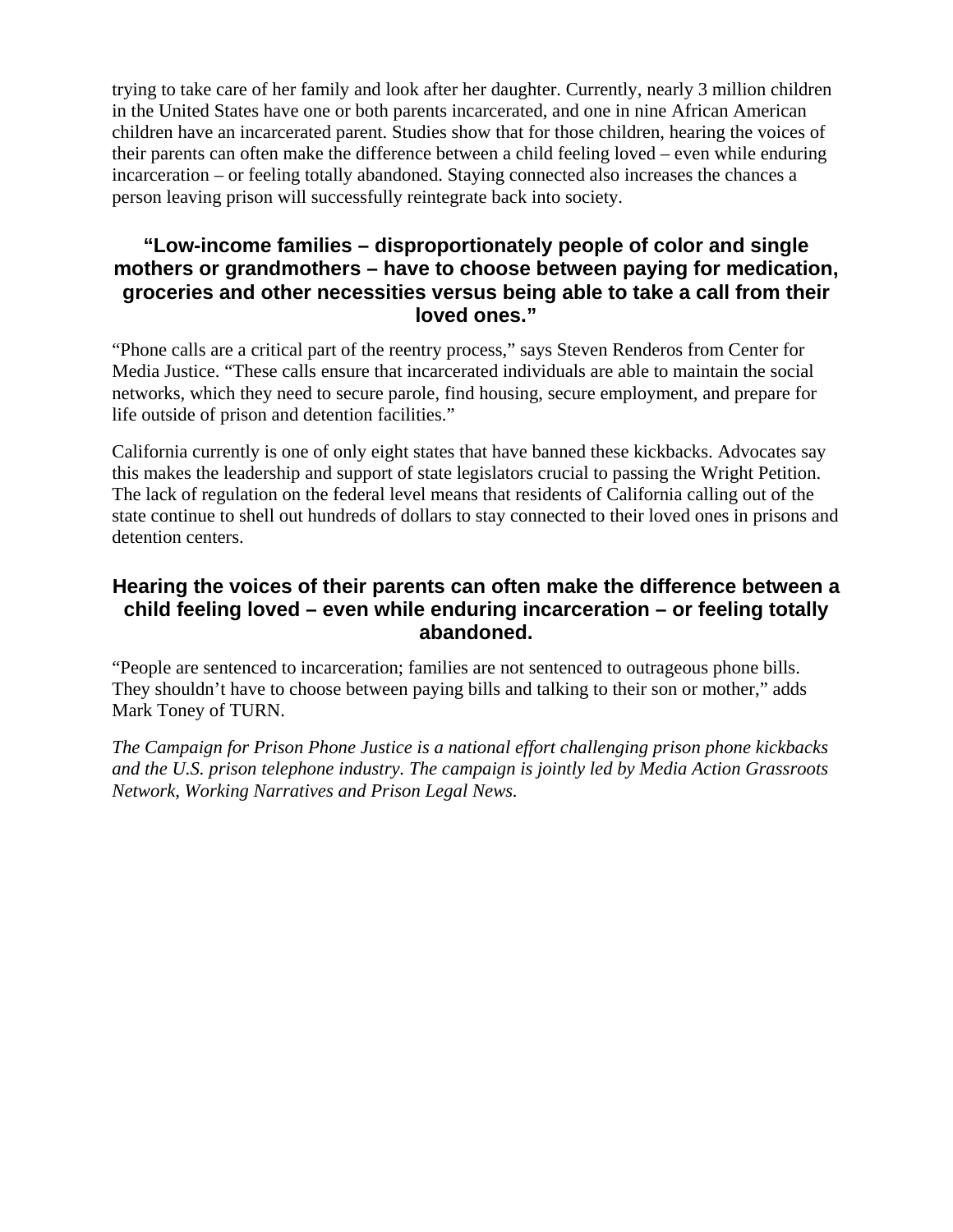*http://www.huffingtonpost.com/clarissa-ramon/truth-about-prison-phones\_b\_1856657.html* 

# **Truth About Prison Phones**

Posted: 09/05/2012 9:00 am

#### by Clarissa Ramon

There are roughly [2.7 million children](http://www.rawstory.com/rs/2010/09/29/one-28-kids-parent-jail-study/) with one or more parents in the incarceration system in the U.S. today. As a result of this, these children are more likely to experience poverty and unstable housing as a result of the lost income to their household. Apart from the financial toll that incarceration brings to families, comes the emotional impact that comes from being separated from a loved one. Childhood development and rehabilitation experts maintain that the regular contact between family members and their imprisoned loved ones is essential for the well being of everyone involved. Studies also [show](http://www.doc.state.mn.us/publications/documents/11-11MNPrisonVisitationStudy.pdf) that regular communication between inmates and their support system can also help reduce the likelihood that they will return to prison.

Unfortunately, maintaining regular contact is challenging for many reasons. Many prisoners are sent out of state, making travel expensive and placing visitation out of reach for families struggling to make ends meat. Over half of inmates who are prisoners report never having received a visit from their children. Writing and reading a letter is not always an option for a young child. These factors place a heavy importance on phone calls as a means of communication for families.

As it stands today, the phone system within state prisons and immigration detention centers exploits one of the most vulnerable populations in the U.S. today. Over [half of incarcerated men](http://www.fcnetwork.org/Resource%20Center/overview-statistics.htm)  [and 75 percent of women](http://www.fcnetwork.org/Resource%20Center/overview-statistics.htm) are fathers and mothers of one or more children under the age of 18. According to the National Resource Center on Children and Families of the Incarcerated, [90](http://www.fcnetwork.org/Resource%20Center/overview-statistics.htm)  [percent of male offenders](http://www.fcnetwork.org/Resource%20Center/overview-statistics.htm) had an income below \$25,000, and 69 percent had an income below poverty level at the time of their arrest.

The high costs of phone calls to and from state prisons make it increasingly difficult for families and prisoners to maintain contact. These high costs are the result of a [commission system,](https://www.prisonlegalnews.org/%28S%28wzsahjerpkq45u55me3blf55%29%29/displayArticle.aspx?articleid=23083&AspxAutoDetectCookieSupport=1) where state prisons negotiate a contract for services with prison phone companies. After a company is selected, a percentage of the profits, or commission, is then returned back to the state, creating as high as 65 percent gross revenue for the state prison administrators. There are currently eight states that have banned this practice, including New York, California, New Mexico, Rhode Island, South Carolina, Nebraska, Michigan and Missouri.

For states that continue to accept commissions, there is an incentive to select the prison phone contract that charges the highest phone rates, yielding the highest profits. Unlike long distance rates in the public, interstate phone rates within state prisons are currently not regulated by the Federal Communications Commission. Apart from the lack of regulation, there is also a lack of competition. Once a contract is awarded to a company through a bidding process, they become the sole gatekeeper between prisoners and the outside world. The rates that phone companies subject families and legal counsel to are decided within this bidding process and vary from state to state. These rates are astronomical in comparison to what families outside of the incarceration system pay for phone services.

It is often times cheaper for a person to call overseas than to call a loved one in prison. It can cost an average of \$18 for a 15-minute call to some states, leaving families with a monthly expense of over \$280 for just one hour of conversation a week. While debit call options are often slightly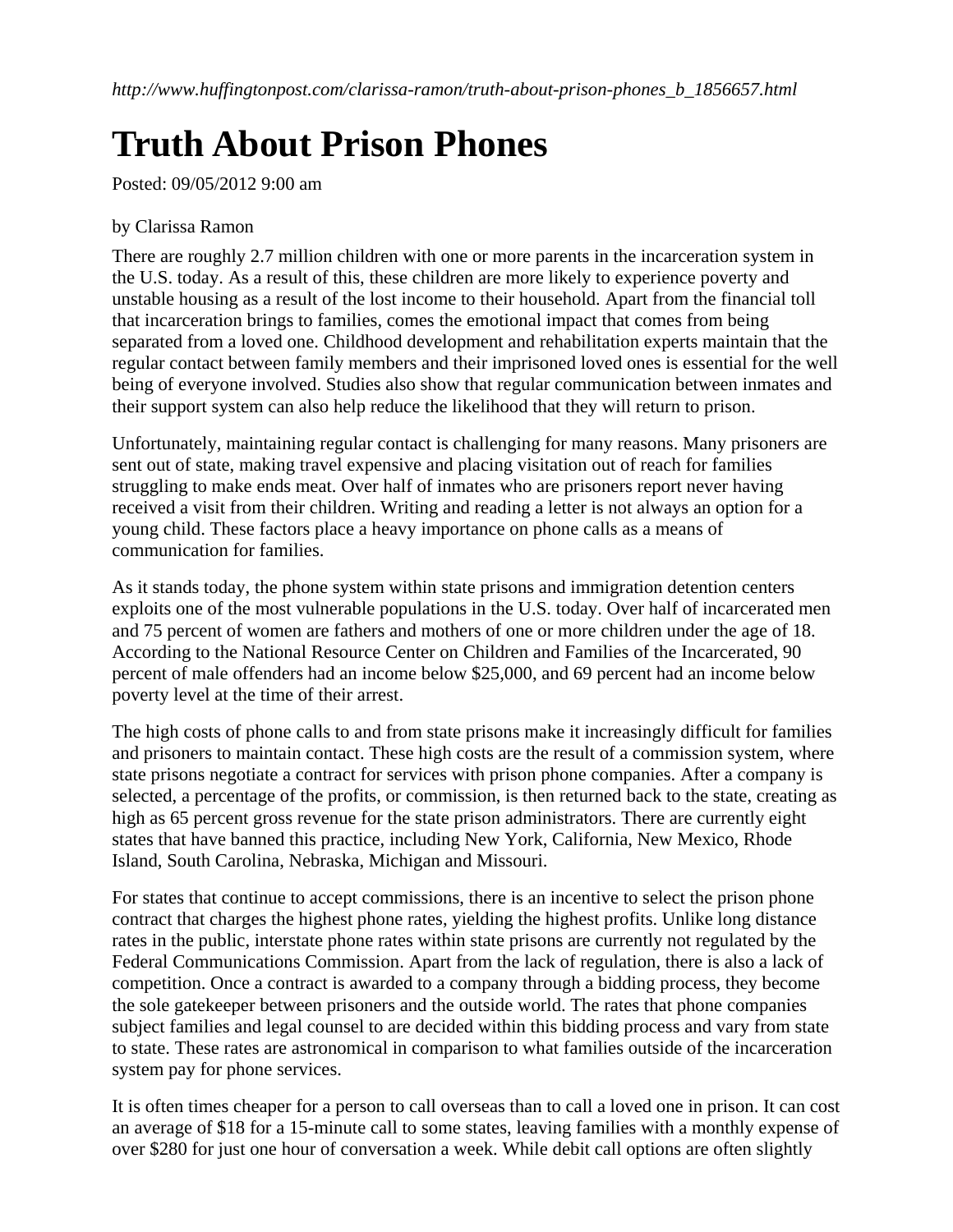less expensive, companies often include extra fees such as charging customers to add money into accounts or statement billing fees, making calls more expensive. Although collect calls are often higher, the low wages that are earned behind bars is not enough to cover the cost of calls. This system places the expense the shoulders of innocent families who cannot always afford to accept the charges.

People like [Martha Wright](http://www.youtube.com/watch?v=3EYSOyLFqBA&feature=bf_prev&list=UUeXA0uRjL3hbuq8pe61Woww), a grandmother of an inmate living in Washington, D.C. Wright is one of the few remaining family members of her grandson and his link to the outside world. Nearing her nineties, there have been times when Wright has to choose between paying for medical needs or groceries and speaking to her grandson. It was on her behalf that pro-bono counsel filed a [petition](http://apps.fcc.gov/ecfs/document/view.action?id=6518908681) with the FCC that calls for the FCC cap interstate phone rates between state prisons, essentially placing a limit on what companies can charge. This petition has been pending at the FCC since 2003, and has yet to be ruled on.

Sadly, Wright is not alone in her experience. Recently, the FCC has received [hundreds](http://apps.fcc.gov/ecfs/comment_search/execute?proceeding=96-128&applicant=&lawfirm=&author=&disseminated.minDate=&disseminated.maxDate=&recieved.minDate=8%2F22%2F11&recieved.maxDate=&dateCommentPeriod.minDate=&dateCommentPeriod.maxDate=&dateReplyComment.minDate=&dateReplyComment.maxDate=&address.city=&address.state.stateCd=&address.zip=&daNumber=&fileNumber=&bureauIdentificationNumber=&reportNumber=&submissionTypeId=&__checkbox_exParte=true) of letters from prisoners and their families asking for action. These letters were a result of a call for stories from [Prison Legal News](https://www.prisonlegalnews.org/default.aspx) and the [Campaign for Prison Phone Justice](http://kitescampaigns.org/campaign/prison-phone-justice/). These heartbreaking letters include stories from prisoners of lost contact with family members and friends over time due to the inability to pay for calls. Mothers write about the difficulty of maintaining relationships with father figures in their children's lives. The letters and phone calls plead for FCC Chairman Genachowski to rule on the Wright Petition and provide relief for the families and friends of inmates.

These campaign efforts have recently been joined by Participant Media, a production company that will be releasing the Sundance Award winning Film ["Middle of Nowhere"](http://www.takepart.com/MiddleofNowhere) in theaters next month. The film tells the story of a woman struggling to maintain a relationship with her boyfriend serving an eight-year prison sentence. Filmmakers ask for that the public join in [taking](http://www.takepart.com/MiddleofNowhere)  [action](http://www.takepart.com/MiddleofNowhere) and urging the FCC to rule on the Wright petition.

Aiding in this call to action is a coalition of Washington, D.C.-based civil rights, media reform groups and consumer advocacy organizations have come together to [advocate](http://www.publicknowledge.org/blog/prison-phone-reform-brings-together-left-and-) for long overdue action on the Wright petition on behalf of families.

Reformed states have shown that is its possible for these state prisons to continue operating without accepting commissions from prison phone companies. States should no longer continue to place short-term profits over the long-term harms of burdening families with high costs. The time to end the exploitation of families is now. A child with a parent behind bars deserves to hear their voice.

*Supporting the film and signing the petition is one of the many ways to get involved. You can also ask your representation in Congress to urge the FCC to take action, share your prison phone story with the Campaign for Prison Phone Justice, and encourage others to do the same.*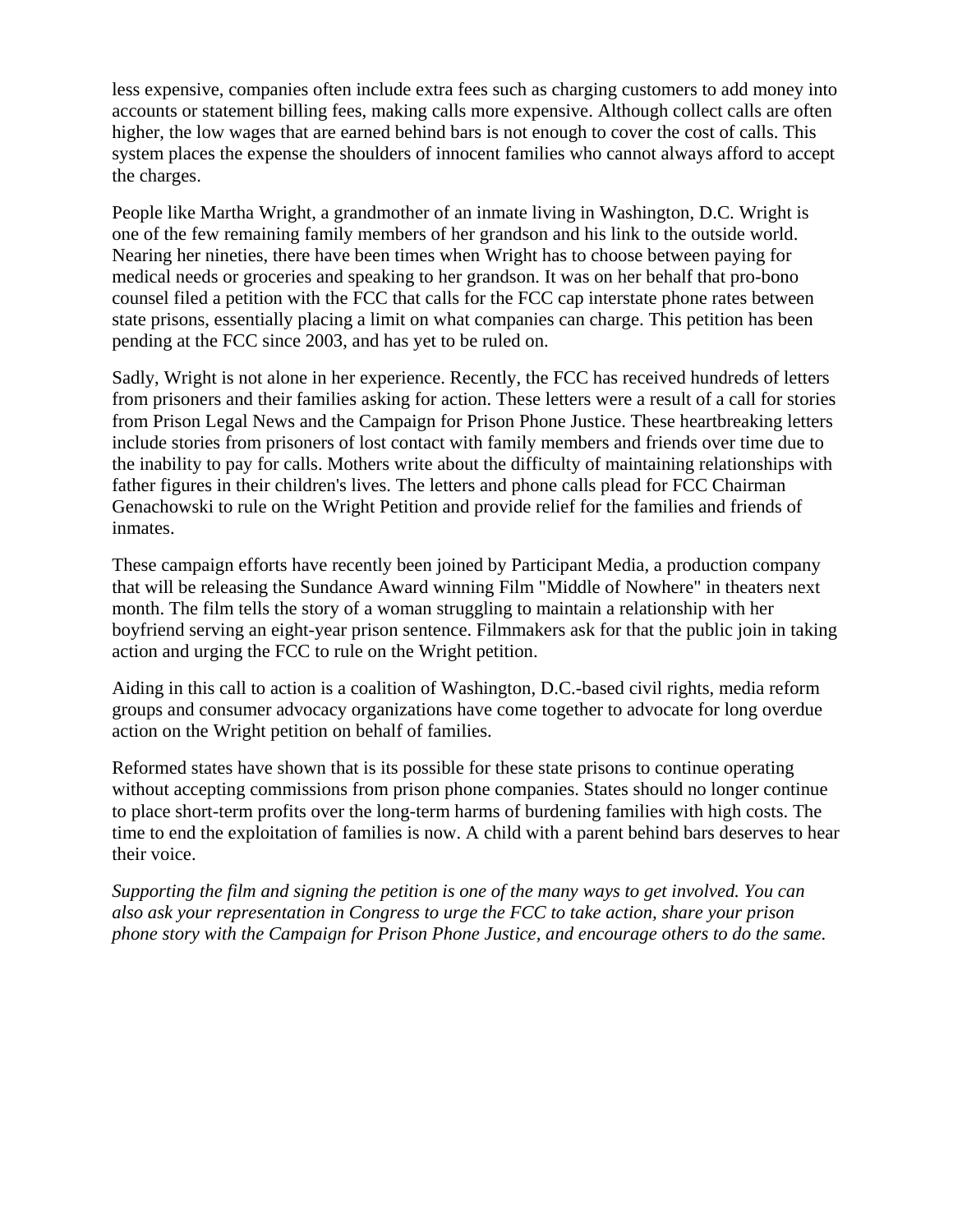*http://articles.boston.com/2012-07-13/metro/32649245\_1\_global-tel-link-jails-and-prisons-highphone-rates* 

## **Advocates, families fight jail phone fees**

THIS STORY APPEARED IN The Boston Globe

July 13, 2012 | [Milton J. Valencia](http://www.bostonglobe.com/staff/valencia) 

"It's a huge amount for any one of us to pay, just for a single phone call," said Bonita Tenneriello, a staff lawyer with Prisoners' Legal Services, an inmate advocacy group. "The families, they often don't have a lot of resources, and for them it's a real hardship." Some calls can carry a surcharge as much as about \$3 before a conversation starts.

Now a team of inmate advocates, public defenders, prisoners, and their friends and families have joined in a petition to the state Department of Telecommunications and Cable, asking the regulatory agency to reduce what they call the astronomical costs outside vendors charge for phone calls from prisons.

After years of complaints by inmate advocates, the department opened a case in the fall, and a long-awaited public hearing is set for Thursday.

At issue is how much the vendors who run the phone services from jails and prisons can charge for phone calls and whether extra commissions that they pay to the prison facilities, part of their contracts, should come from the vendors' profits, or from families struggling to pay the bills.

Two corporations run the phone services at the majority of the state's prisons and county jails: Securus Technologies of Texas and Global Tel Link of Alabama.

Representatives of those companies could not be reached for comment, but the companies have opposed the rate reductions since the Department of Telecommunications and Cable opened the case.

The companies have also maintained that the rates are proper for the costs of operating and that the surcharges are allowed by state law.

The state agency that preceded the Department of Telecommunications and Cable ruled in 1998 that while rates should be comparable to what all customers pay for phone services, vendors who provide services from prisons could add surcharges to accommodate extra costs such as accounting for security, personnel and collect calling. The agency allowed surcharges as high as \$3 a call.

In many cases, the companies have used the surcharges to pay the jails and prisons commissions as part of their contracts. The jails and prisons, defending the policy, use the commissions to fund training and drug rehabilitation programs to reduce recidivism, costs that would otherwise go to taxpayers.

But prisoner advocates say that struggling families of inmates should not bear the brunt of those programs and that any commissions paid to the prisons should come from the vendors' profits.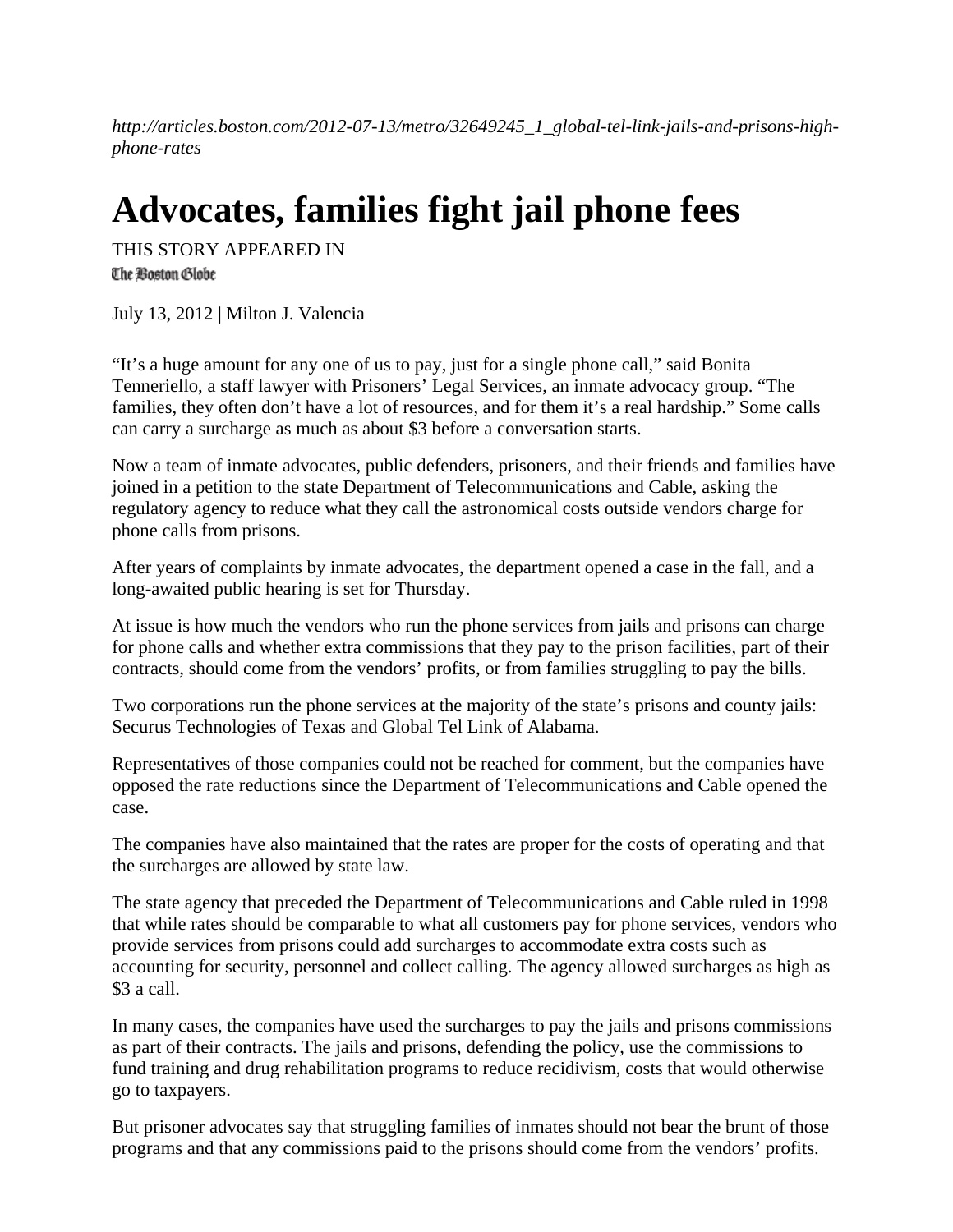The advocates also argue that the actual costs of providing the services has dropped in recent years with development of new technology, centralization of services, and elimination of personnel, and so the rates should reflect that drop.

A report by Douglas A. Dawson, an independent consultant hired by the prisoner advocates, found that vendors in county jails are charging more than they are at state facilities and more than their counterparts in other states.

The consultant's analysis of recent contracts with the vendors, for instance, showed that Global Tel Link charged, at the state's prisons, a 65 cent surcharge for each call that was put on a debit card, not including any fees for activating the debit card, and subsequently charged about 7 cents a minute for the call.

The company also imposes a surcharge of 86 cents and 10 cents a minute for each collect call.

Meanwhile, the state Department of Correction was receiving a 35 percent commission through its deal with Global Tel Link, money which went into the state's General Fund.

In Plymouth County, Global Tel Link paid the county sheriff a 60 percent commission, according to Dawson's report. Meanwhile, the company charged customers \$3.10 for the first minute of a call, and then 10 cents for each additional minute.

In addition, the company charged a monthly fee of \$2.89 for anybody who receives a bill.

In Barnstable County, by contrast, Securus charges a \$3 surcharge plus 10 cents per minute for local phone calls. That jumps to a \$3.95 surcharge plus 89 cents a minute for interstate phone calls. The company pays the sheriff's office a 52 percent commission.

The Department of Correction and the Massachusetts Sheriffs' Association said they would not comment on the reduction request, pointing out they do not set or charge the rates.

A spokesman for the Plymouth sheriff's office defended use of the commissions to fund programs, saying the commissions alleviate pressure on taxpayers.

"It's a funding mechanism, the proceeds of which are used to pay for other inmate programs," said the spokesman, John Birtwell.

But inmate advocates say the fees are too high for struggling families. To make matters worse, families have to pay the surcharge even when a call is dropped after a minute or two, something they called a regular occurrence.

Christine Dutra, 49, of Fall River, said her husband is awaiting trial at the Ash Street jail in New Bedford, and they have an understanding that he will call again whenever a call is dropped.

Dutra, a nurse, said she spends as much as \$100 a week to talk to her husband, not including the activation fee for the debit cards he uses to call her.

She is glad to do it, because she wants her husband to be part of her children's and grandchildren's lives, she said.

"I try to make sure he's part of our everyday life," said Dutra. However, she knows that others cannot afford the costs: her husband's fellow inmates repeatedly ask her to check in on their own wives and children, because they cannot afford the costs themselves.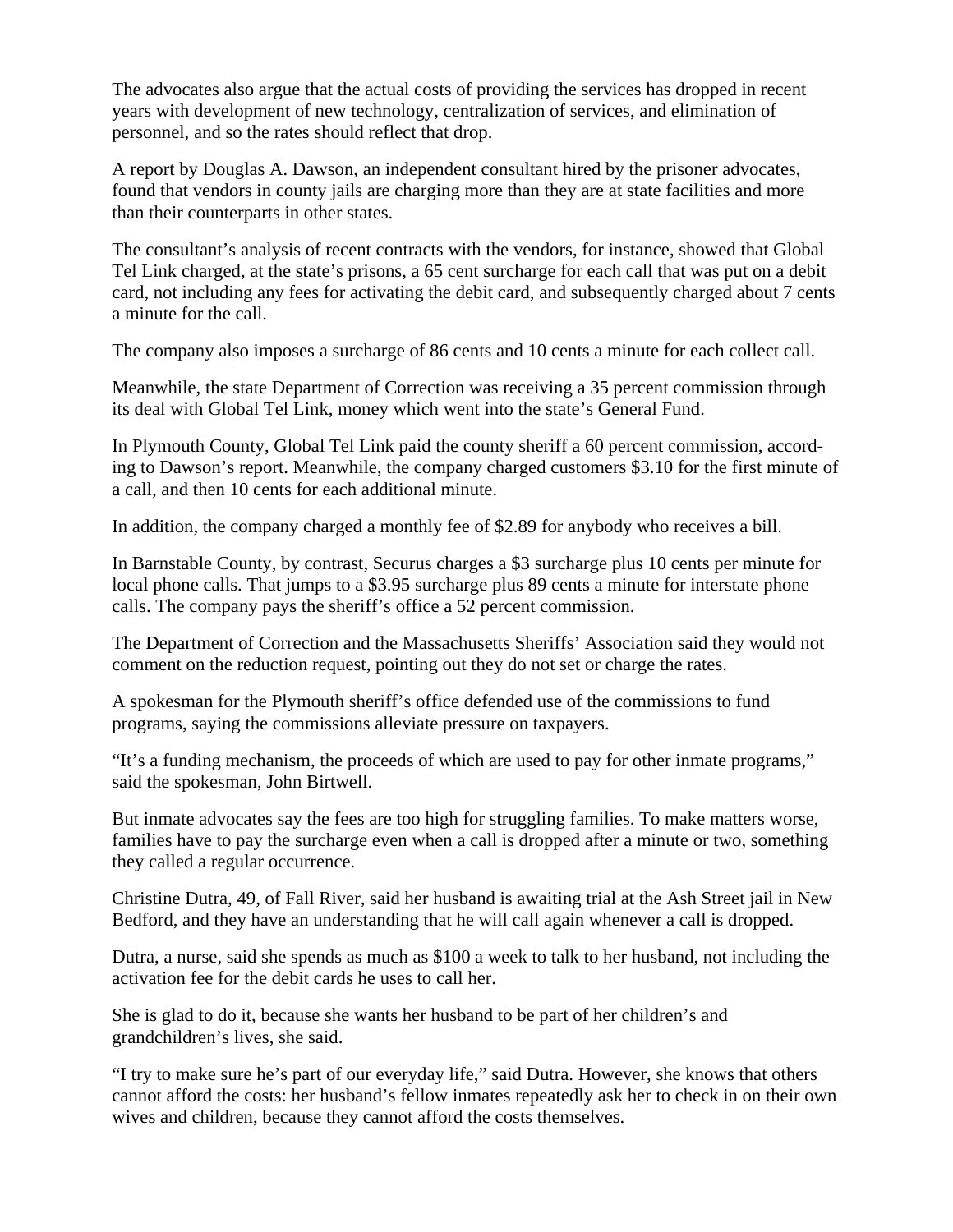Waleska Rivera, 56, of Westfield, said she has to talk to her son by phone, because the trip to his jail in Ludlow is too long. She wants to check on his health: He has regular seizures. But she has to tell him that she will talk when he can. Twenty dollars here, \$20 there, not including the processing fee.

"When the money for the phone goes, I can't do anything more," she said.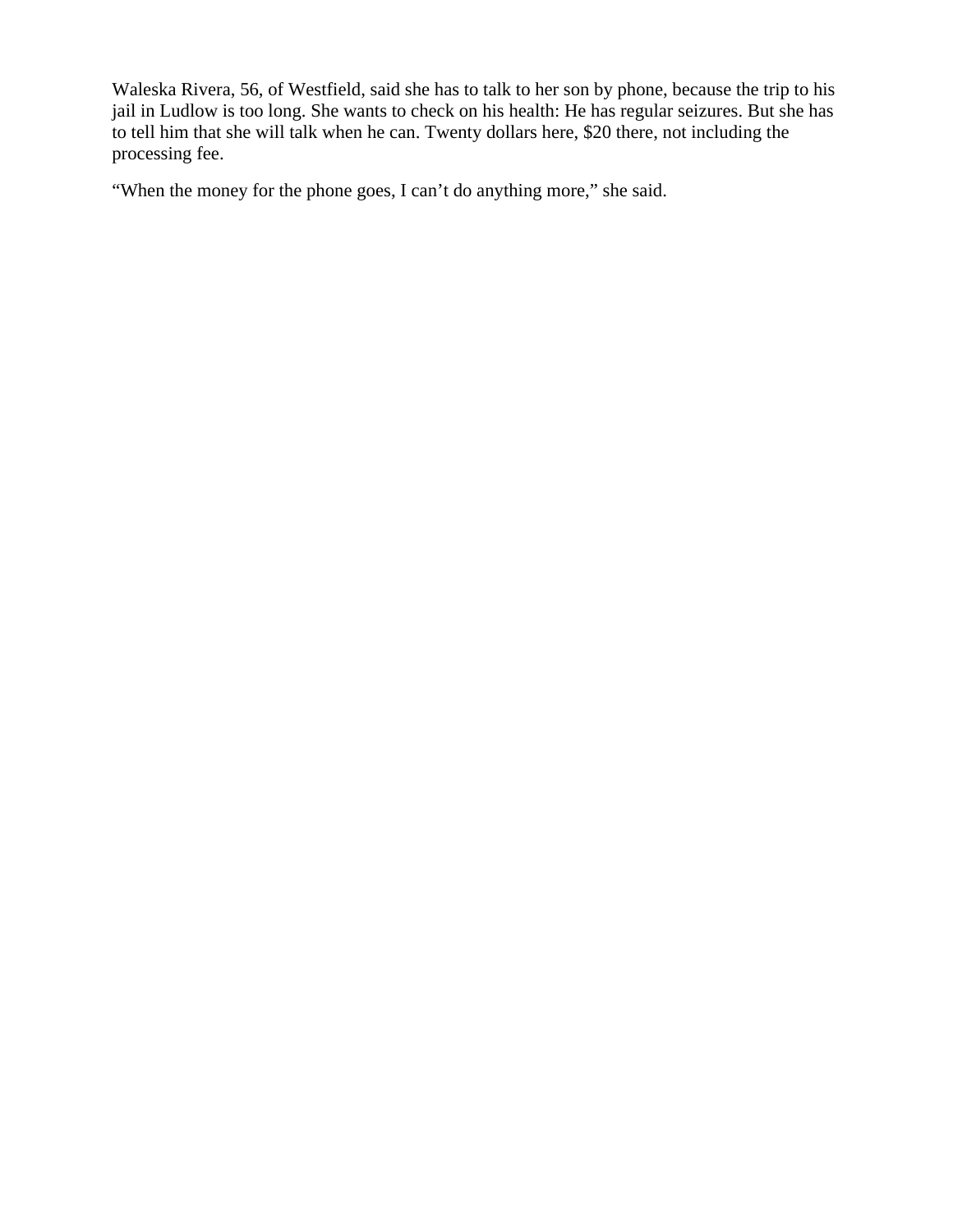*[http://www.metrowestdailynews.com/news/x1052259293/The-high-cost-to-stay-connected-from](http://www.metrowestdailynews.com/news/x1052259293/The-high-cost-to-stay-connected-from-prison?zc_p=1)[prison?zc\\_p=1](http://www.metrowestdailynews.com/news/x1052259293/The-high-cost-to-stay-connected-from-prison?zc_p=1)* 

Metro West Daily News July 14, 2012

Thanks to a pricey surcharge and poor service, family members trying to reach inmates in Massachusetts jails and prisons can sometimes pay up to \$10 for a few minutes of phone time.

While the charges aren't quite as high at state-run facilities as they are at county ones, they hit hardest on women prisoners at MCI-Framingham, many of whom rely on such calls to keep in touch with their children, said Bonita Tenneriello, a lawyer at Prisoners Legal Services in Boston.

This Thursday at a public hearing before the state Department of Telecommunications and Cable, Tenneriello and many other inmate advocates and family members will make the case to lower prison phone rates and investigate poor call quality.

"We're expecting a large turnout — we've gotten many, many letters from families," Tenneriello said. "I think people want to have their voices heard."

Prison phone calls in Massachusetts are more expensive than calls at correctional facilities in other states, and prices have not come down in recent years despite advances in technology, according to a report by Maryland consultant Douglas A. Dawson, whose affidavit was submitted by prisoner advocates along with a petition to the state in 2009.

Collect calls to inmates in state-owned facilities including MCI-Framingham, which are handled by Global Tel Link of Alabama, include an 86-cent surcharge on top of a 10-cent per minute rate. County-run facilities, which are handled by Global Tel\*Link and Securus Technologies in Texas, are even pricier, with a surcharge of between \$2.50 and \$3 at some jails, according to Dawson's report.

In both cases, unreliable services make communication even more difficult, as well as expensive, Tenneriello said.

"Calls get dropped all the time," she said. "It can happen more than once in a single call."

A big chunk of the money goes directly to a commission the companies must pay to the jails and prisons as part of their contracts. At state-run correctional facilities, the money is put into the state general fund, said the Department of Correction's public affairs director, Diane Wiffin.

With some spouses and children paying up to \$150 a week on calls, the high rates essentially amount to a tax on families that often don't have much money, Tenneriello said. In the case of prisoners at MCI-Framingham, many of whom are young mothers, "we're asking children to bear that cost," she said.

 That burden jeopardizes a critical parental bond that can lower the chances of recidivism for mothers, said state Rep. Kay Khan, a frequent advocate for women prisoners.

"They're often the primary caregiver," she said. "It's important to keep that connection between children and their mothers."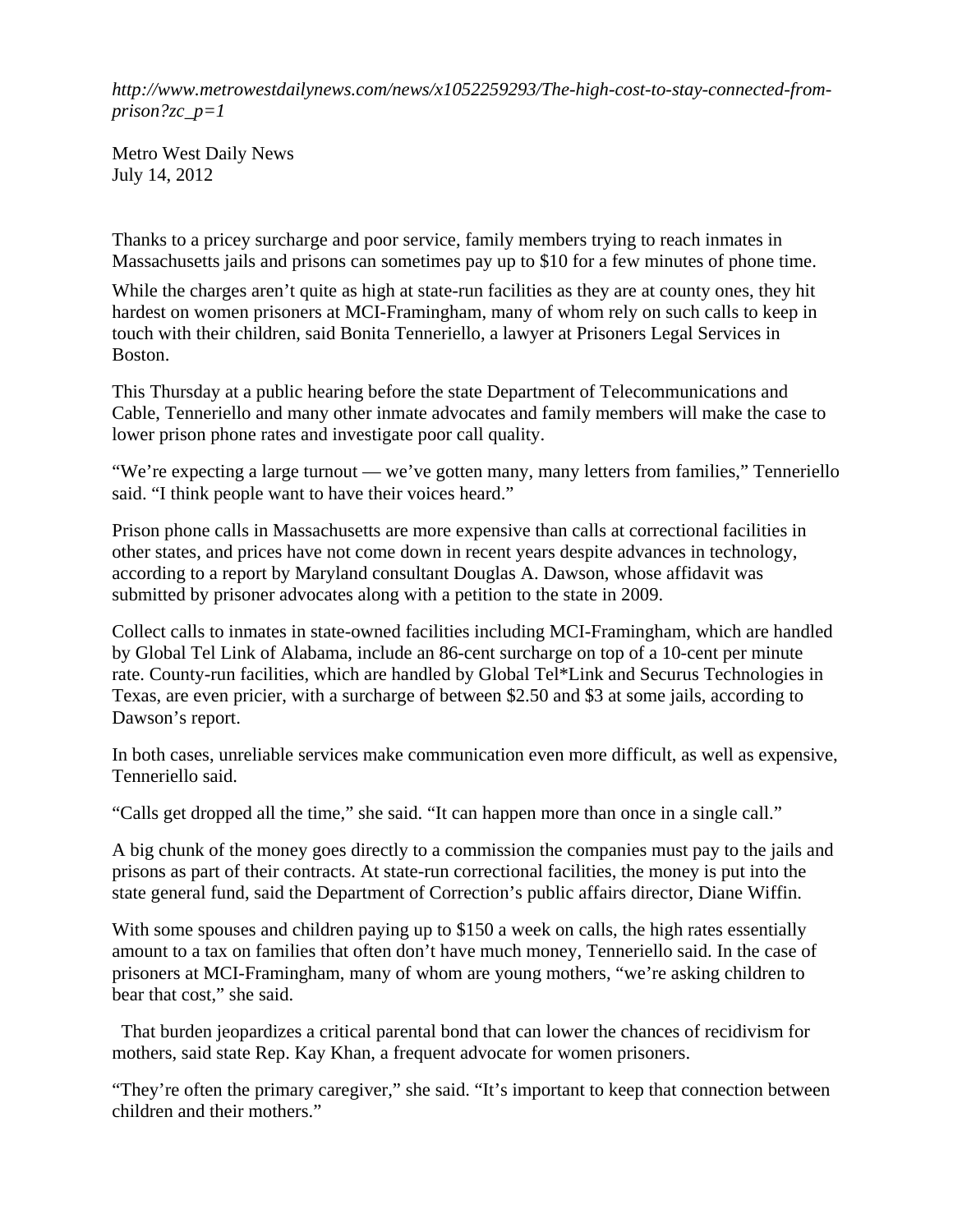Studies show that inmates of either gender tend to do better upon release if they've maintained contact with the outside, which is why society in general should be behind lowering prices, Tenneriello said.

According to documents filed with the DTC, both phone companies have countered that petitioners haven't proven the rates are unreasonable, however, and that Dawson's report was based on old data.

Wiffin said the DOC couldn't comment on the drive to lower phone rates because of the upcoming public hearing.

Tenneriello said she is confident petitioners will have enough evidence to show that change is needed.

"We've heard from many, many prisoners in the department of correction that this is a real hardship," she said.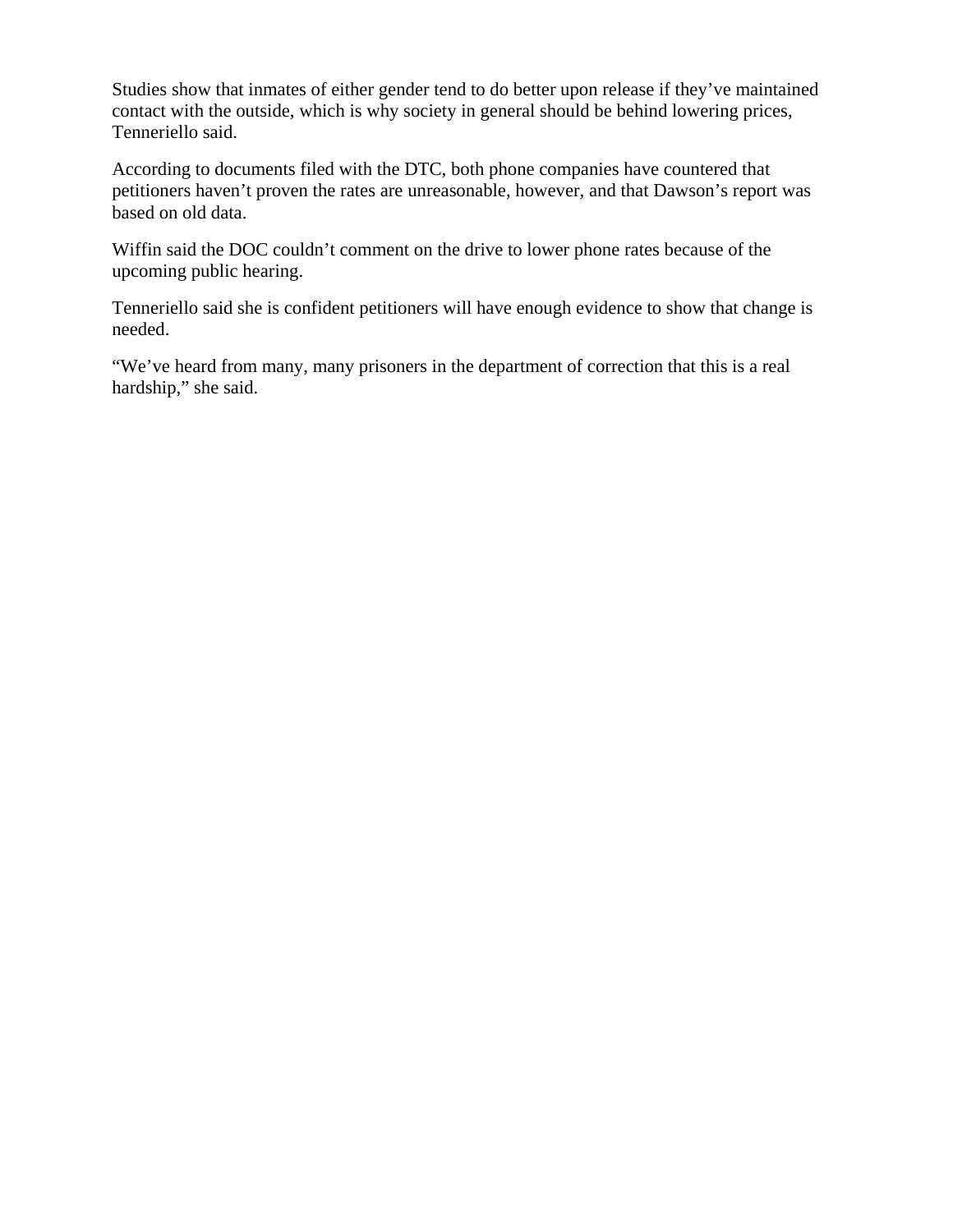### **Campaign Pressures FCC to Roll Back Exorbitant Expense of Prison Phone Calls**

Posted Sept. 26, 2012

Interview with Drew Kukorowski, research associate at the Prison Policy Initiative, conducted by Melinda Tuhus

For the 2.2 million inmates in the U.S. prison system, phone calls to and from their loved ones are an important source of support and a way to help inmates transition back to society upon release. But in most states, the cost of these phone calls can be prohibitive – up to a dollar a minute. That leaves most prisoners and their families with much less personal contact via phone calls than they would like. In some extreme cases, families have to choose between calling family members in prison and putting food on the table.

Now a campaign is under way to pressure the Federal Communications Commission, or FCC, to make a ruling that interstate calls between prisoners and their families must be regulated to be priced at a reasonable rate. The ruling, if issued, would not affect calls between prisoners and their family members within the same state.

Between The Lines' Melinda Tuhus spoke with Drew Kukorowski, a research associate at the Prison Policy Initiative, a group that's active on examining the societal impact of mass incarceration. He explains how the prison phone system works, why it's so expensive, and the goal of the organization's current campaign targeting the FCC.

DREW KUKOROWSKI: The way the prison telephone system works is that state Depts. of Correction – those are the state prison systems – enter into exclusive contracts with the prison telephone companies. In the vast majority of the states, the prison telephone companies will pay a commission, which is a fancy name for a kickback, to the state Dept. of Correction. What this does is drive the rates up because the company has to then bring in enough revenue to send some back to the state Dept. of Correction. This practice has been banned in New York, and consequently, the rates have plummeted in NY for the state prison system there; it's about five cents a minute for inmates to call their families in NY, which is a very reasonable rate. Notably, the company that has the contract for the NY prison system is Global Tele-Link, which is the behemoth prison telephone company that has contracts in many of the other states that charges exorbitant rates.

BETWEEN THE LINES: It seems rather obvious, but what's the impact of these high phone rates on the inmates and their families?

DREW KUKOROWSKI: So one thing the high rates do, it reduces the frequency with which people in prison can speak with their families. For example, I track some of the letters that come in from people in prison to the FCC encouraging them to regulate the interstate long distance rates. And if you read some of these letters that people in prison are writing in, you can see they're saying things like, "I'd like to be able to talk to my brother or my parents, but I can only afford one 15-minute phone call a week with my wife, or my kid." And so what happens is that when the rates for a 15-minute phone call are \$10 or \$15, it just common-sensically reduces the frequency that people are able to talk to their family members.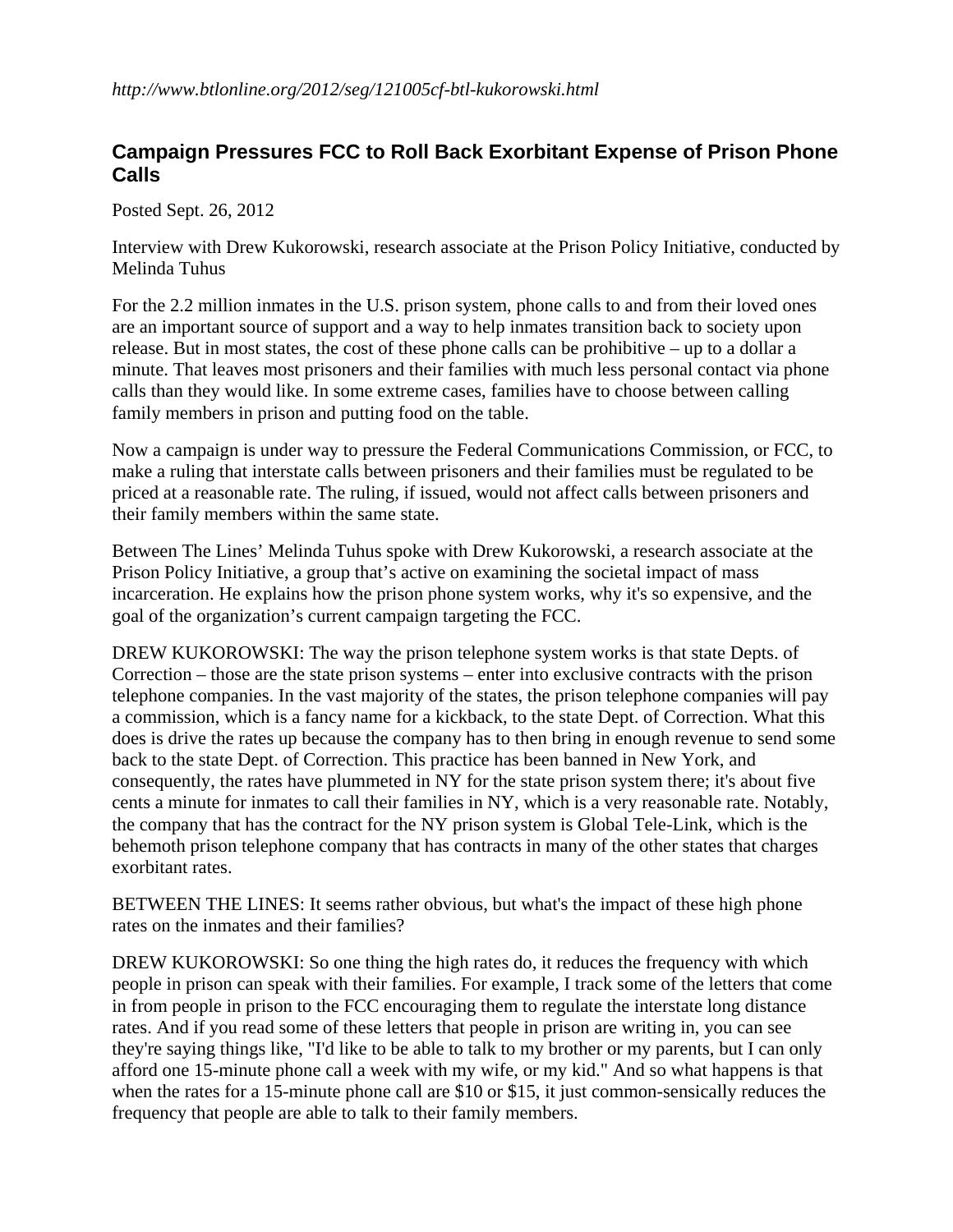BETWEEN THE LINES: And that's because, I guess, most people in prison tend to be from lowincome families. If you're a millionaire, I guess it doesn't really matter.

DREW KUKOROWSKI: Right, exactly, if you're Bernie Madoff and you're in the federal BOP (Bureau of Prisons), it's not a problem. You're only limit is you can only talk on the phone so much when you're incarcerated; they won't let you talk unlimitedly. But for most people who come from low-income backgrounds, it can add up very quickly. And one of the things the prison phone companies argue – and the state prison systems do, too – is that with what they call debit-based, or pre-paid, systems, that the prisoners themselves pay for the phone calls rather than calling collect. But in most places people who are incarcerated earn 20 or 30 cents an hour, and the way their accounts get built up is by family members putting money into their commissary account or their canteen account, so in almost all cases, it's really the families of those incarcerated who end up footing the bill.

BETWEEN THE LINES: So, Drew Kukorowski, what's the role of the FCC and what's your organization trying to get the FCC to do?

DREW KUKOROWSKI: The FCC as a federal agency only has jurisdiction to regulate out-ofstate long-distance prices. They cannot regulate long-distance or local calls that are within a single state. This is a federal versus states' rights issue. But the FCC still has the power to regulate interstate long distance calls, and what they've been trying to do for about ten years now – there was a lawsuit initially that was dismissed from court and sent over to the FCC for the FCC to propose a rule-making to regulate the out of state, interstate, long distance prices for the prison system. There's a movement to really push the FCC to propose a rule-making, publish it in the Federal Register, and once they propose that rule-making, a year clock starts ticking for public comments, and hopefully, at the end of that year, the FCC will enact a regulation that would impose a price cap on the rates that the prison telephone companies are allowed to charge for out-of-state long distance.

BETWEEN THE LINES: Is this something the general public can have an impact on, and if so, what can they do?

DREW KUKOROWSKI: Yes, it is something that the general public can have an impact on, and they can put pressure on the FCC and let the FCC know that this is an issue that people care about, and think that is important not just for the people that are incarcerated and their families, but for the public at large, because the social science studies are conclusive in that when people who are incarcerated have close family ties and family contact during their period of incarceration, they're less likely to commit another offense when they're released from prison. Sort of a common sense point, but it gets backed up by the social science research too.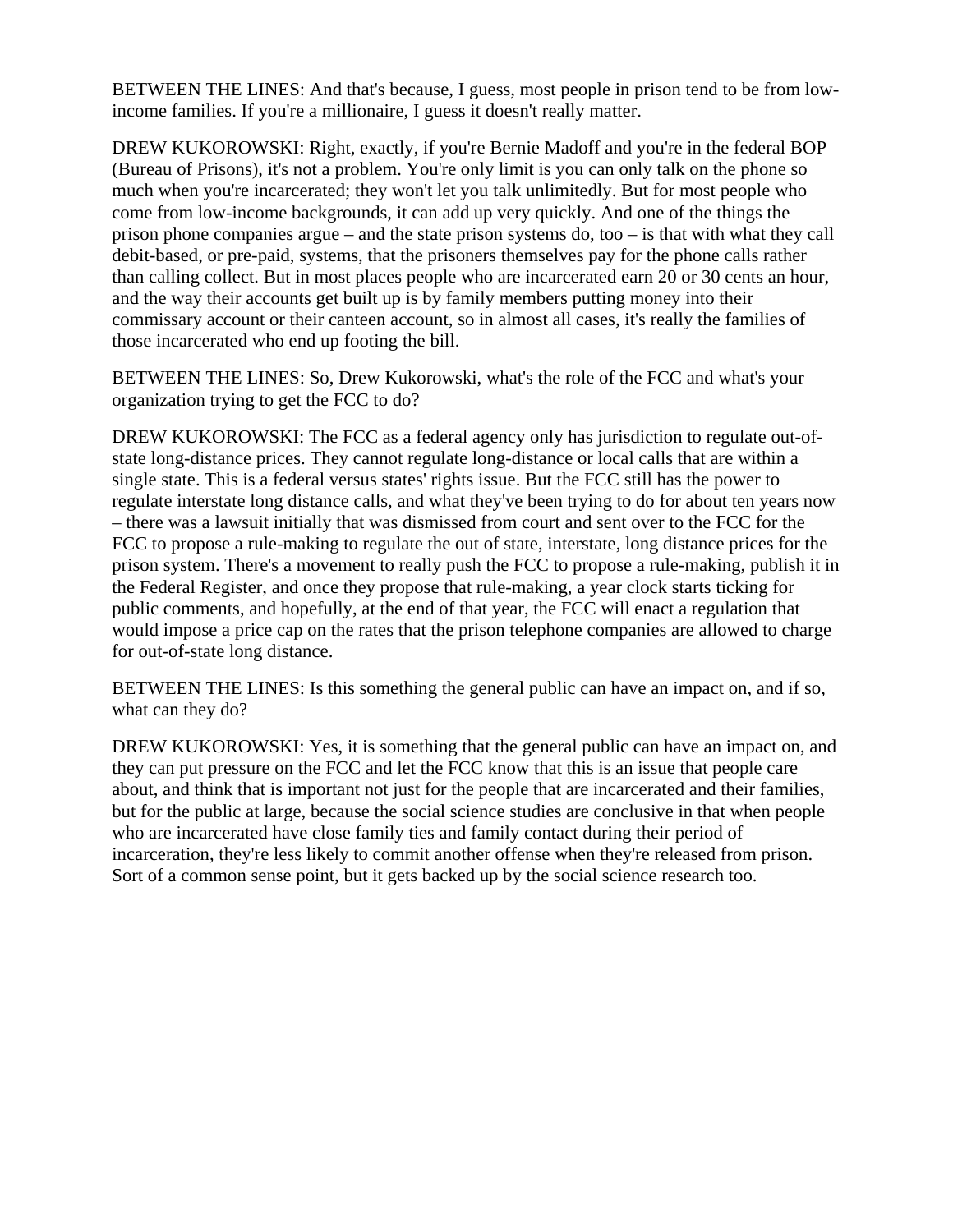## **Families fight the cost of prison phone calls**

by [Ugonna Okpalaoka](http://thegrio.com/author/ugonnaokpalaoka/) | [September 28, 2012 at 2:30 PM](http://thegrio.com/2012/09/28/families-fight-the-cost-of-prison-phone-calls/) 

Pressure is mounting in what has been an almost decade-long campaign for phone companies to lower the costs of prison phone calls. At a connection fee of up to four dollars and a per-minute fee up to 89 cents, a 15-minute phone call between inmates and their family members could total almost \$20 dollars.

"You just have to get everything out in one line," Martha Wright, whose grandson Ulandis Forte was transferred between several state prisons around the country when he was incarcerated, [jokingly told Colorlines.](http://colorlines.com/archives/2012/05/prison_phone_rates.html)

Wright is the face of the campaign. She first filed what's now known as the Wright petition with the FCC in 2003 after she realized how expensive it was to keep in contact with her grandson. Wright, who is in her eighties, didn't have the option to visit him regularly or, because of her blindness, write him letters.

Other families also struggle with the costs, sometimes having to make the decision between talking to their relative behind bars or paying for other living necessities.

According to the U.S. Census, there are over [1.6 million prisoners](http://www.census.gov/compendia/statab/2012/tables/12s0347.pdf) in the United States and statistics from the Bureau of Prisoners lists 37 percent of those prisoners as black and 35 percent of them as Latino. This leads to a thousands of minority families, many of them poor, not being able to afford to stay in touch with their incarcerated relatives.

The calls come at such steep prices because unregulated phone companies pay states a commission, or "kickback," ranging from 15 to 60 percent, [according to the](http://www.nytimes.com/2012/09/24/opinion/costly-phone-calls-for-state-inmates.html?_r=1&) *New York Times*. The monopoly by these companies allows both them and the state to make an alarming amount of income from phone calls.

A [Colorlines infographic reported](http://colorlines.com/archives/2012/09/families_urge_the_fcc_to_lower_price_of_prison_phone_calls.html?utm_source=feedburner&utm_medium=feed&utm_campaign=Feed%3A+racewireblog+%28ColorLines%29&utm_content=Google+Reader) states like Alabama and Washington make over \$5 million from high phone rates. Georgia topped the list with an income over \$7.8 million.

Congressmen Henry A. Waxman and Bobby L. Rush wrote a letter to FCC Chairman Julius Genachowski urging him to make a decision about the "exorbitant rates families of prisoners pay."

FCC Commissioner Mignon Clyburn met with Wright, Forte and others earlier this week about the issue.

"I am pleased that the Chairman has been receptive to the Wright Petitioners, and my discussions with him and his office have been very positive about the next steps needed to move forward in this proceeding," Clyburn said in a recent statement.

"She never gave up on her grandson and always knew that to keep her family together, communications was key," Clyburn told Politico. "I think about the Mrs. Martha Wrights of the world and their families. These are not rich families that can afford an \$18 phone call for a few minutes ... That is why I'm committed to moving this petition."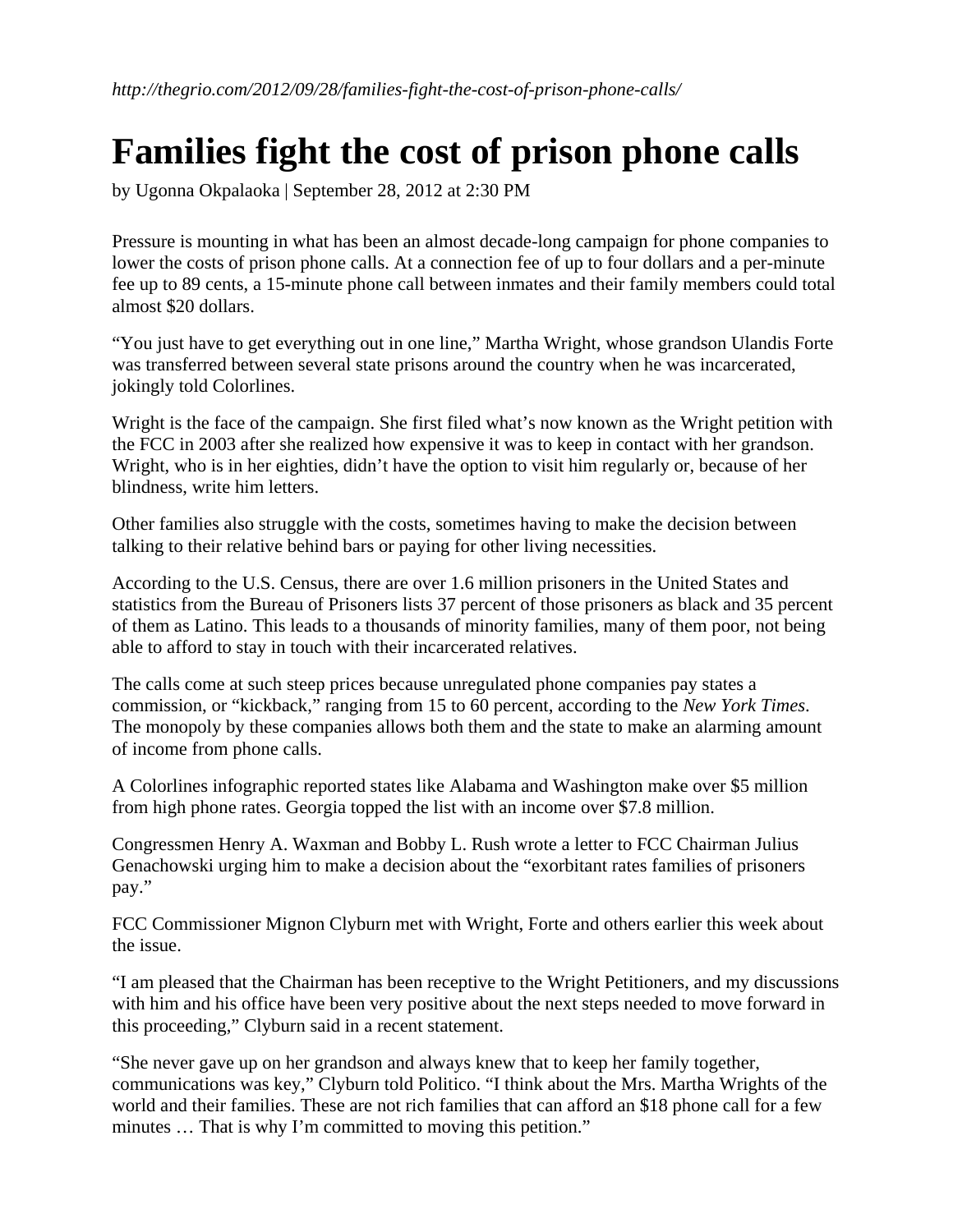*http://flcourier.com/2012/09/11/federal-government-should-protect-poor-families-from-prisontelephone-companies/* 

# **FEDERAL GOVERNMENT SHOULD PROTECT POOR FAMILIES FROM PRISON TELEPHONE COMPANIES**

September 11, 2012

A report released today, "The Price To Call Home: State-Sanctioned Monopolization In The Prison Phone Industry," reveals that the monopolistic prison phone industry's high calling rates are jeopardizing public safety and taxing poor communities. The three phone companies that dominate 90% of the industry negotiate exclusive contracts with state prison systems, set calling rates that are excessively high, and "kick back" a portion of the revenue to the states, all at the expense of the real consumers: incarcerated people and their families.

The result is that the low-income communities that incarcerated people disproportionately come from must struggle to pay phone rates that are far higher than rates charged outside prison walls. "Phone prices have plummeted for almost everyone in the U.S. in recent years," said report author Drew Kukorowski. "The one exception is people who have family members in prison. Those folks are still paying astronomical rates."

The report concludes that there is a clear solution: the Federal Communications Commission, the government body charged with regulating telecommunications, must step in to cap the rates phone companies are allowed to charge in prisons. "Low rates in New York and the federal prison system demonstrate that it is possible for phone companies to cover expenses and bring in a profit while making it less difficult for incarcerated people and their families to stay in touch," Kukorowski explained.

Facilitating incarcerated people's ability to communicate with their families, the report observes, would also promote public safety and reduce recidivism. "Study after study confirms what we know from common sense: It's in everyone's best interest to make sure that incarcerated people maintain strong connections to family members on the outside. There are 2.7 million children in this country that have a parent who is incarcerated. We need to ensure that those families can afford to stay in touch," said Kukorowski.

The report, published by the Prison Policy Initiative, a non-profit, non-partisan research center, is available at<http://www.prisonpolicy.org/phones/>